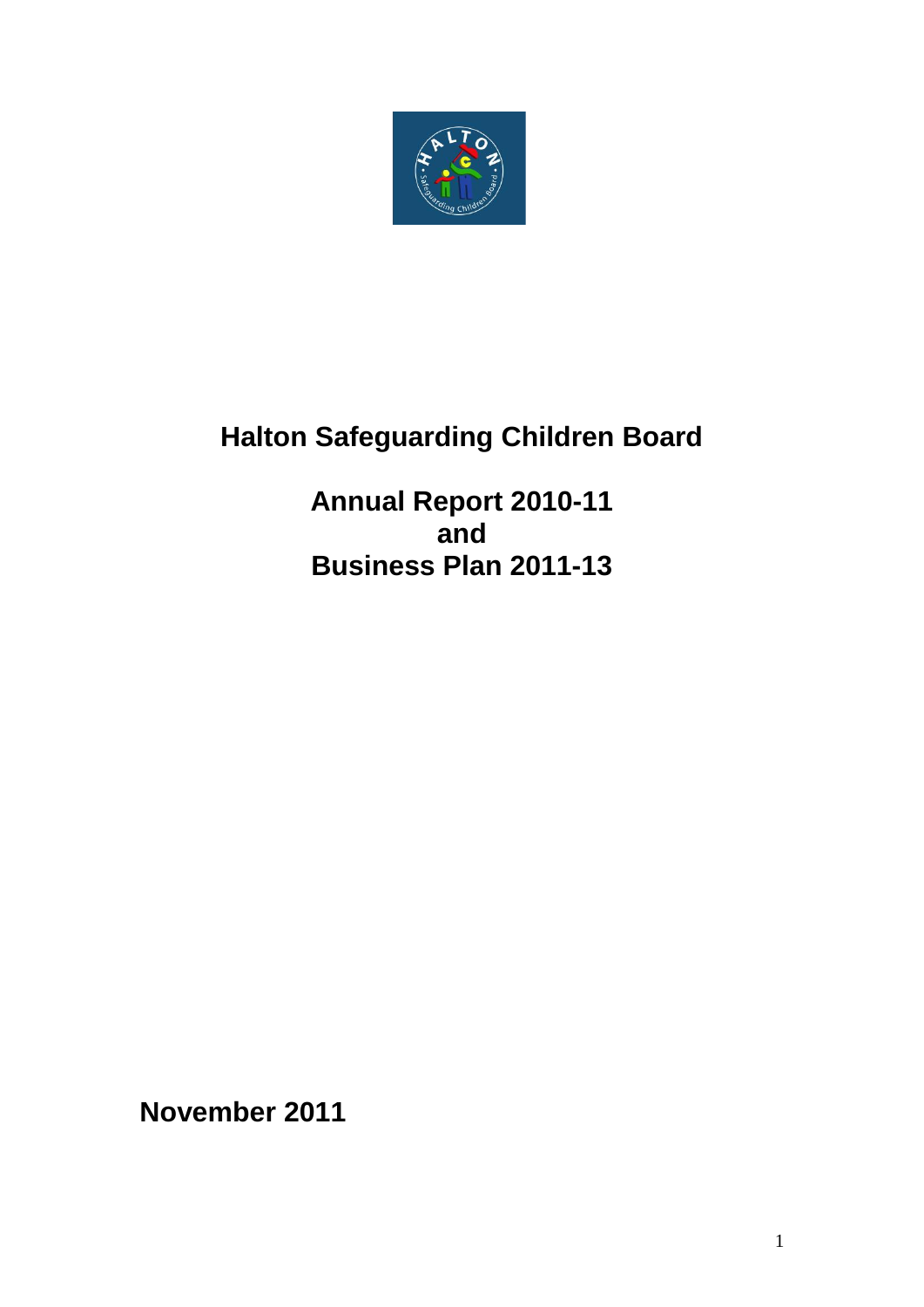# **CONTENTS**

- **1. Introduction**
- 2. **HSCB Structure**
- 3. **Child Death Overview Panel (CDOP)**
- 4. **Accountability Arrangements**
- **5. Progress against Business Plan 2010-11**
- 6. **HSCB Performance Report Card 2010-11**
- 7. **Areas for Future Development**
- 8. **Budget 2010-11**
- 9. **Business Plan 2011-13**

# **Appendices**

**i. HSCB Membership**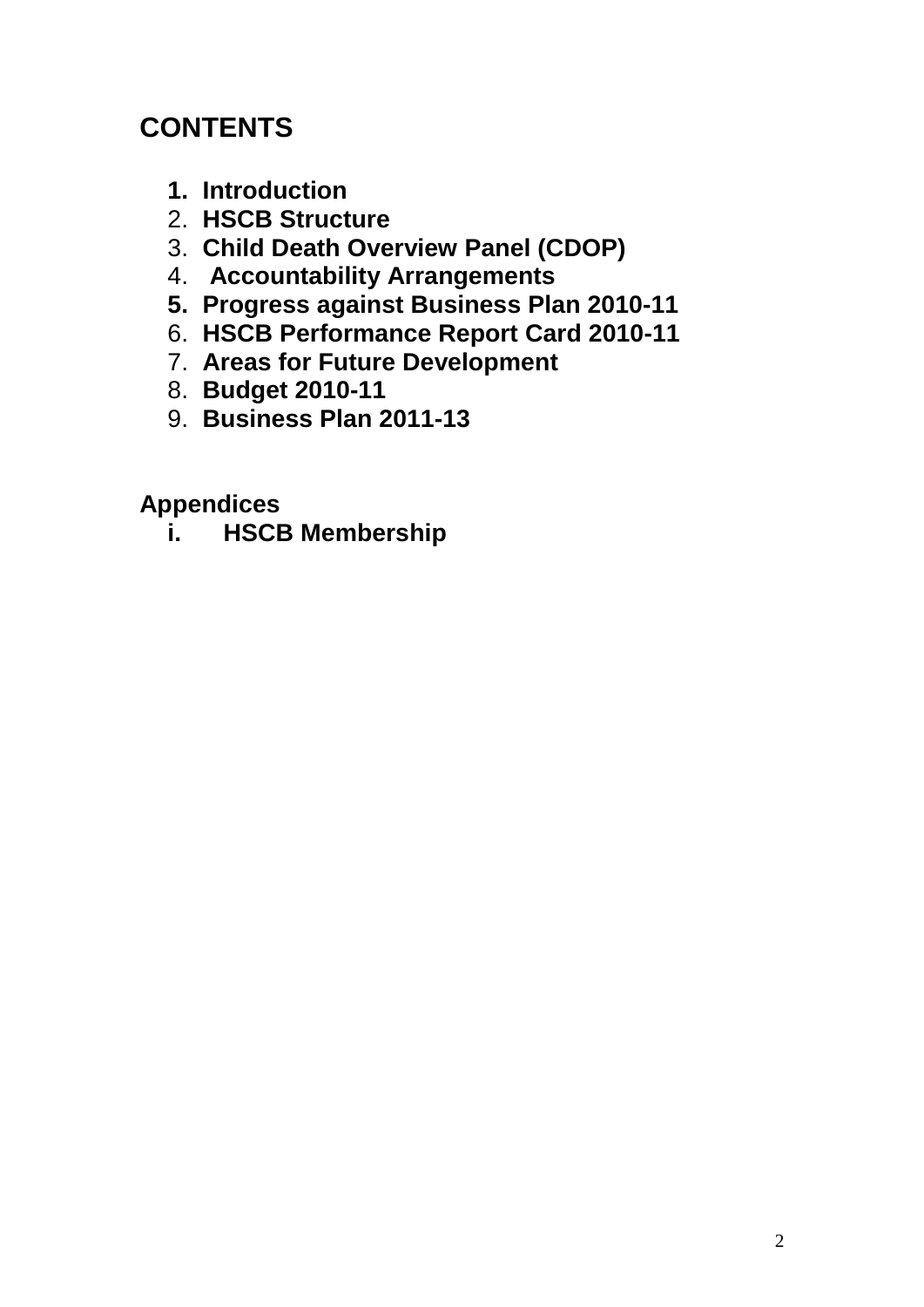### **1. Foreword**

I am pleased to present the Halton Local Safeguarding Children Board"s Annual report for 2010-11 and the Business Plan for its work for the next two years. The Report sets out the achievements of the Board during the last year across the partnership in Halton and also identifies future challenges and priorities.

There is no doubt that this has been a challenging year for services given the current financial climate and the need to adapt to decreased resources. There have been uncertainty and challenges for health services nationally and locally; other services have had to work with less while continuing to deliver good services to meet the needs of vulnerable children and their families. The strong partnership that exists in Halton across all the services has ensured that good work has continued in the face of these challenges. It was rewarding to see that this has been recognised in the Ofsted inspection early in 2011; the Board is particularly proud that partnership work was recognised as outstanding. We know that working together across agencies is key in ensuring the safety and welfare of vulnerable children .The Board has particularly valued the contribution from local Lay Members, who have joined us this year and will strengthen the voice of the community in the partnership

During the coming year the Board has identified areas of work it will be focussing on and these are contained within the plan. Two areas deserve particular mention here; first the Board has welcomed the Munro report on safeguarding children and accompanying government response. One of the recommendations that has been agreed is that all Local Safeguarding Children Boards will be required to ensure that early help for children and their families is effective. The Board is determined to meet this requirement. Secondly the Board will focus on domestic abuse and its impact on children. This issue has always been taken very seriously by all agencies in Halton and a renewed focus on addressing the problem and its consequences, particularly for children, has been welcomed by all partner agencies.

Finally I would like to thank the Board, staff and all practitioners for their work and commitment to safeguarding children in Halton. I am confident that this will continue as safeguarding children continues to be a priority and everybody"s business

Audrey Williamson Independent Chair Halton Local Safeguarding Children Board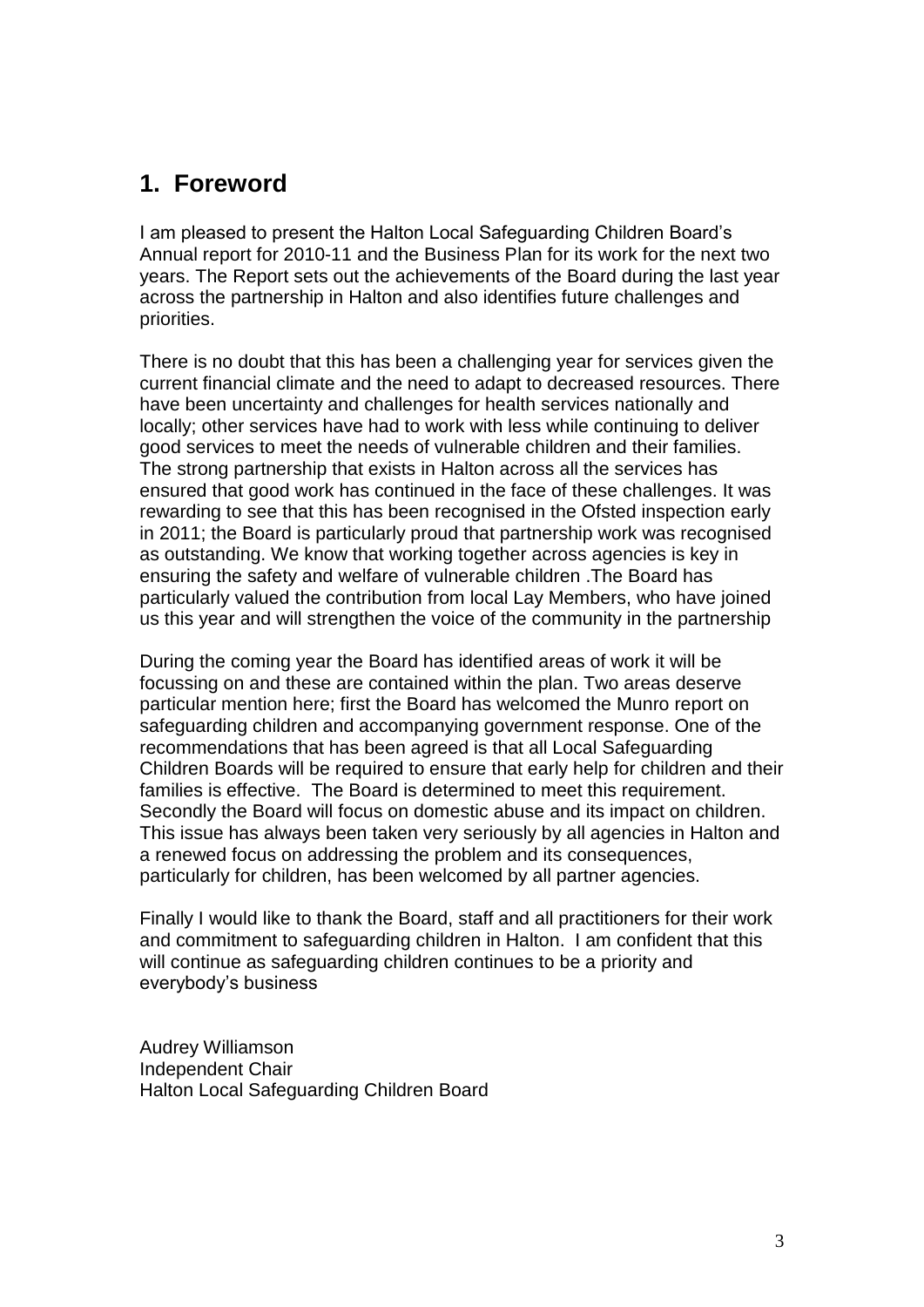# **2. HSCB Structure**



During 2010-11 the HSCB structure remained unchanged, but the terms of reference at all levels of the Board were reviewed in order to ensure that the Board structure enables it to fulfil its statutory functions, and respond to local and national change. This led to the following revisions:

#### **Executive Board:**

The Executive Board now undertakes the functions of the Board with regard to Serious Case Reviews and those cases that fall below the criteria but where it is determined that learning from the case may be identified. Previously the Child Death Overview Panel was responsible for undertaking reviews of "Near Miss" cases. This amendment is to ensure that monitoring the implementation of recommendations from all reviews, and co-ordinating dissemination of learning across the workforce, is the responsibility of one specific group of the Board.

#### **Safer Recruitment Sub Group:**

The Safer Recruitment Sub Group is now a joint group of both the Safeguarding Children and Adults Boards. Terms of reference have been agreed by both Boards, and the priorities from both Business Plans have been brought together in a joint work plan for the Sub Group. Chairing arrangements will rotate on an annual basis. These changes have been made to ensure a joined up approach to the Sub Group"s priorities of safer workforce issues and is a more efficient use of resources.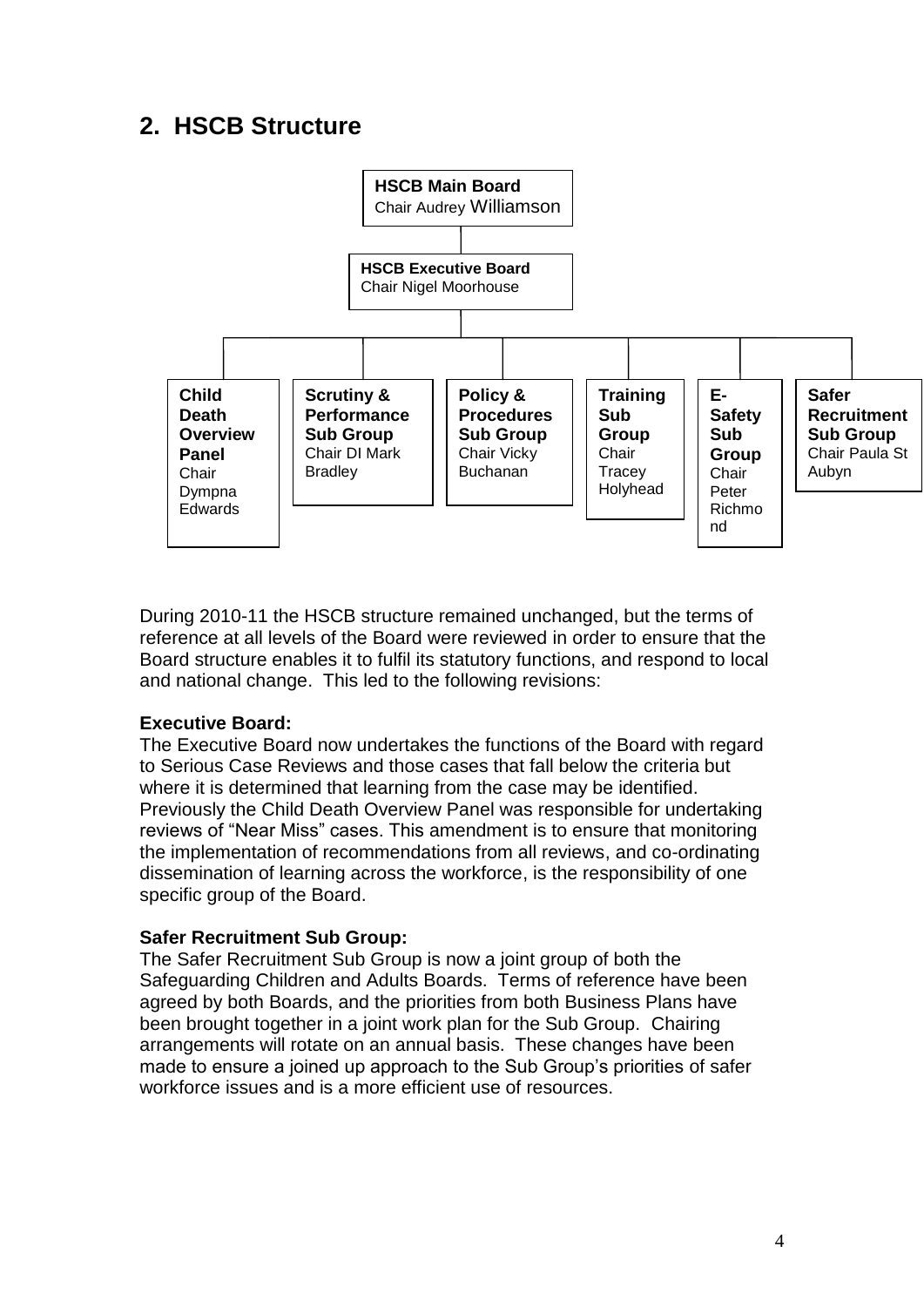# **3. Child Death Overview Panel (CDOP)**

All Boards have a statutory requirement to review the circumstances of death of every child under the age of 18 years, who normally reside in the borough. This is in order to identify any issues that, if changed, could help to reduce the risk of deaths under similar circumstances in the future.

Halton"s CDOP is a multi-agency group chaired by the Interim Director of Public Health, Dr Dympna Edwards. The core membership of the Panel includes: Public Health, Designated Doctor, Designated Nurse, Midwifery Services, 5 Boroughs Partnership NHS Trust, Cheshire Police and Halton Children"s Social Care. The Board"s Lay Members will also be invited to attend the Panel next year, following their induction. Other representatives from relevant agencies should be invited to attend Panel meetings as required.

In April 2010 the definition of preventable child deaths changed. Preventable child deaths are now defined as those in which modifiable factors may have contributed to the death. These are factors which, if changed, could reduce the risk of injury or death in other children, although we cannot say that they would have prevented this particular child from dying.

#### **Parental Involvement in the CDOP**

Every death is a tragedy for the family concerned, even where everything that could have been done has been done. In 2010-11 in order to ensure that parents are aware that information relating to the circumstances of their child"s death will be reviewed by the CDOP, the Panel agreed that a letter would be sent to all bereaved parents. The parents are given the opportunity to contact the CDOP Chair if they would like to discuss this further. Wherever possible, a practitioner currently working with the family hand delivers the letter with the accompanying CDOP leaflet, and discusses the process with the parents.

#### **Child Deaths**

The Panel completed reviews on the deaths of thirteen children, from April 2010- March 2011. This was a reduction of one in comparison to the previous year. This included 6 deaths which had occurred in the previous year. Similarly 4 deaths which occurred in 2010-11 will be reviewed by the CDOP during 2011-12. This is due to the time of year when the deaths occurred rather than a delay in the CDOP process. Again, the majority of deaths were babies under the age of one year.

Using national guidance, the Panel considered whether any of the following factors may have contributed to children's deaths and whether they could be improved to reduce the risk in future:

- Factors intrinsic to the child e.g. health issues, life limiting conditions
- Factors related to care or parenting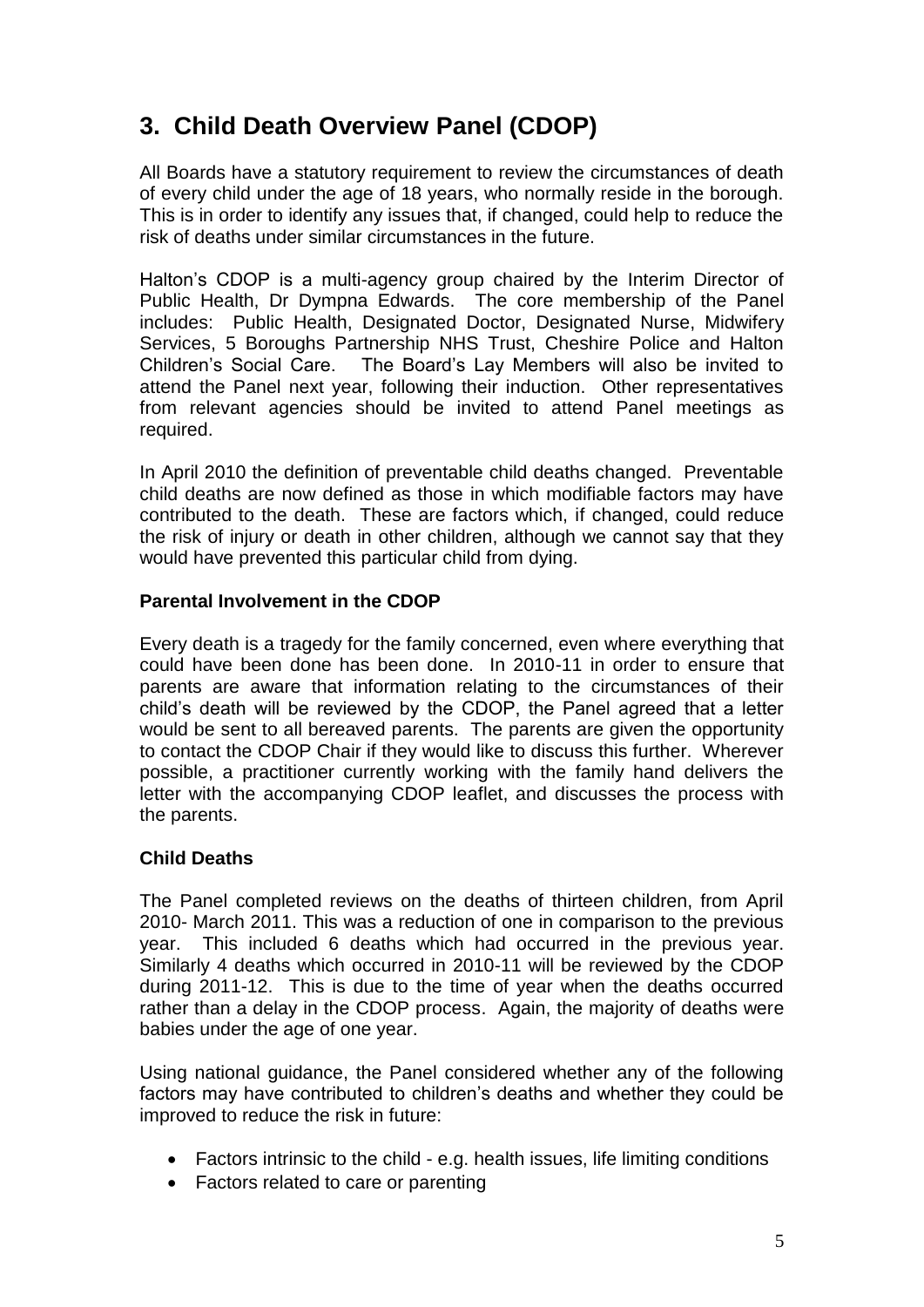- Factors in the environment e.g. hazards, road safety limits
- The delivery of services e.g. delayed medical response.

Under the new definition the panel determined that modifiable factors which may have contributed to the child"s death were present in five cases.

|                          | April 2008-March | April 2009- | April 2010- |
|--------------------------|------------------|-------------|-------------|
|                          | 2009             | March 2010  | March 2011  |
| <b>Number of Deaths</b>  | 14               | 12          | 14          |
|                          | April 2008-March | April 2009- | April 2010- |
|                          | 2009             | March 2010  | March 2011  |
| <b>Number of Reviews</b> | 9                | 14          | 13          |

| Cause of death                                     | April<br>2008-<br>March<br>2009 | April<br>2009-<br><b>March</b><br>2010 | April<br>$2010 -$<br>March<br>2011 |
|----------------------------------------------------|---------------------------------|----------------------------------------|------------------------------------|
| Deliberate inflicted injury, abuse or neglect      | 0                               | $\overline{2}$                         | $\Omega$                           |
| Suicide or Deliberate Self Inflicted Harm          | O                               | 0                                      | 1                                  |
| Trauma & Other External Factors                    |                                 |                                        |                                    |
| Malignancy                                         | O                               |                                        | ი                                  |
| Acute medical & surgical condition                 | O                               | 0                                      |                                    |
| Chronic medical condition                          | 4                               | $\overline{2}$                         | $\overline{2}$                     |
| Chromosomal, Genetic or<br>Congenital<br>Anomalies |                                 | 3                                      | 1                                  |
| <b>Perinatal/Neonatal Event</b>                    | $\overline{2}$                  | 4                                      | 5                                  |
| Infection                                          | O                               | O                                      | O                                  |
| Sudden Unexpected, Unexplained Death               |                                 |                                        | 0                                  |
| <b>Total number of deaths reviewed</b>             | 9                               | 14                                     | 13                                 |

| Ages of children who died | April<br>2008-<br>March<br>2009 | April<br>2009-<br>March<br>2010 | April<br>2010-<br>March<br>2011 |
|---------------------------|---------------------------------|---------------------------------|---------------------------------|
| 0 - 27 days               | 3                               |                                 | 5                               |
| $28 - 364$ days           | 3                               | 5                               | 3                               |
| year - $4$<br>years       |                                 |                                 |                                 |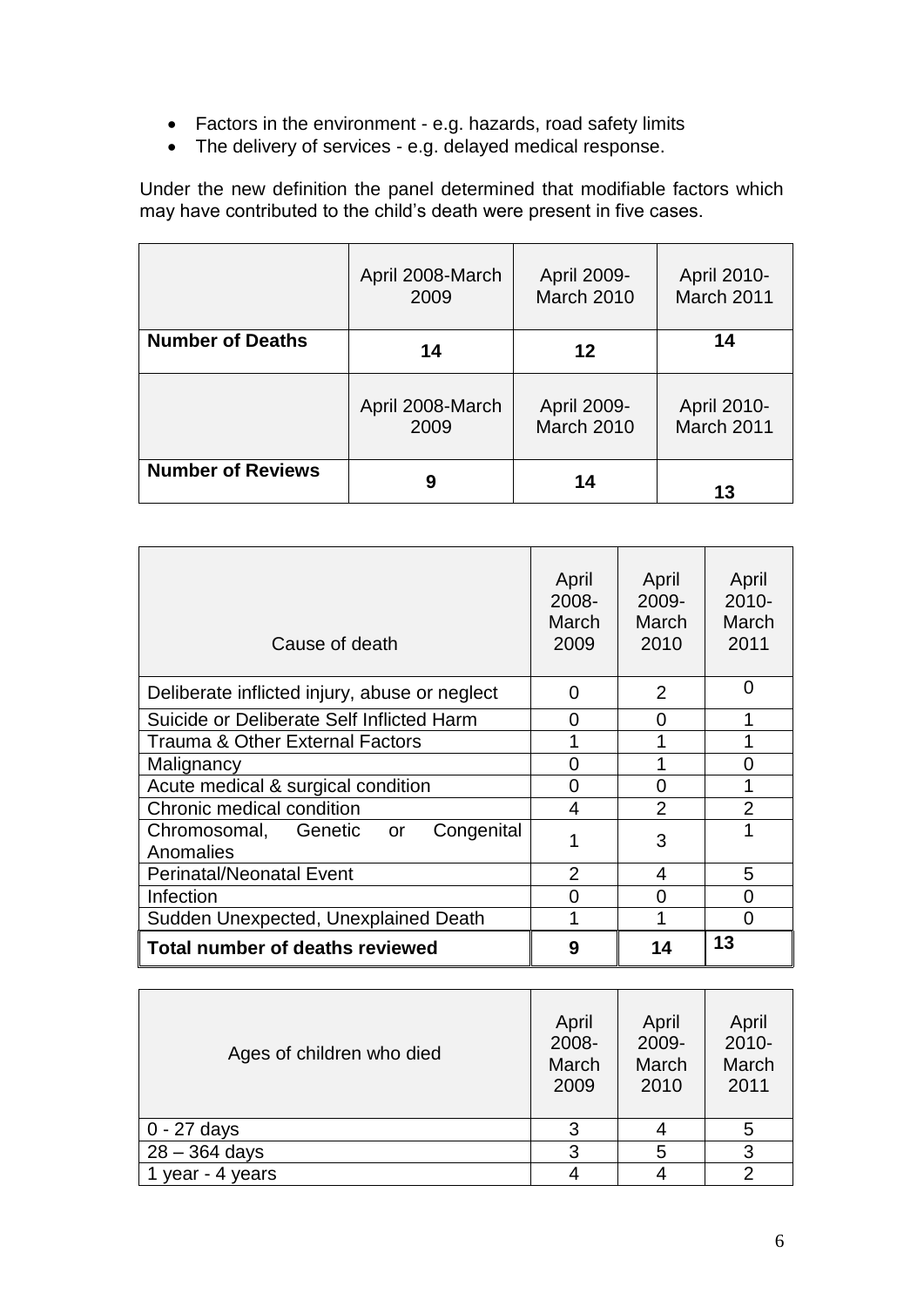| $5 - 9$ years          |  |  |
|------------------------|--|--|
| 14 years<br>. .<br>ּטו |  |  |
| 15 -<br>years          |  |  |

#### **Key issues for 2011/12**

The ring-fenced grant funding for CDOPs ended in March 2011. Consideration will therefore be given as to how Halton"s CDOP should undertake its statutory responsibilities in future. Possibilities include developing a Pan-Cheshire CDOP which would provide an opportunity to address modifiable factors on a broader footprint and develop sub-regional campaigns.

The Pan-Cheshire Sudden Unexpected Death in Infancy and Childhood (SUDIC) Protocol is due to be reviewed. This will provide an opportunity to ensure that a robust Rapid Response takes place in the case of all unexpected deaths. This ensures that not only are all unexpected deaths investigated thoroughly, but also that bereaved families receive appropriate support.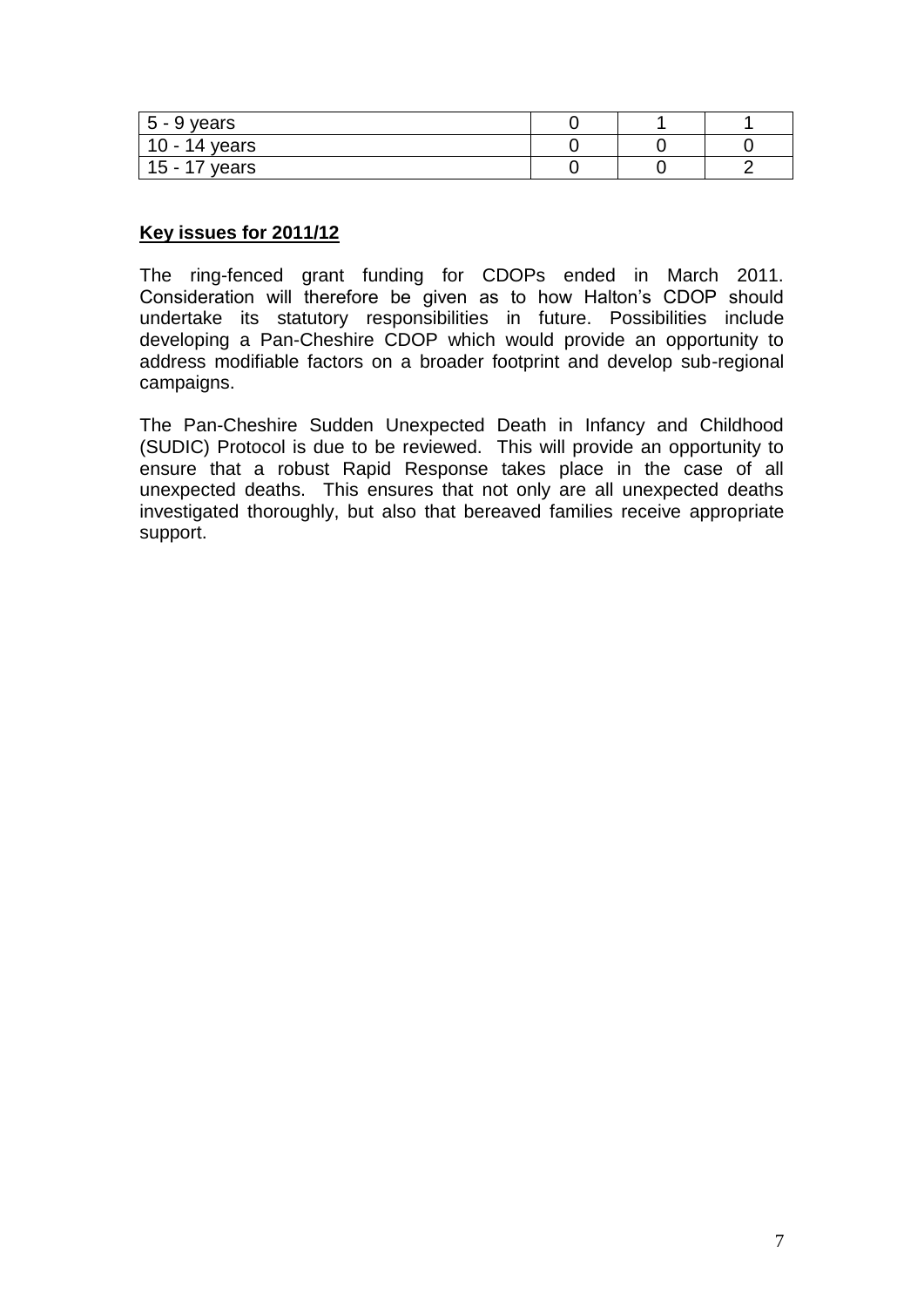### 4. Accountability Arrangements:

In 2010-11 a protocol was agreed between Halton"s Children"s Trust and Halton Safeguarding Children Board to ensure clarity about the distinct roles and responsibilities of each strategic body and to ensure effective local challenge of safeguarding arrangements in Halton.

As a result both bodies continue to be chaired by different people. The Lead Member for Children"s Services chairs the Children"s Trust Board and the Operational Director for Adult Services\* Chairs HSCB.

Minutes of both bodies" Main Board and Executive Board meetings are formally presented to each Main Board. The minutes are formally presented by the Director of Children"s Services on behalf of the Children"s Trust, and by the HSCB Chair on behalf of the Board.

HSCB is a formal consultee of the Trust's Children & Young People's Plan. As such, HSCB ensures that the Plan gives priority to keeping children safe.

The Lead Member for Children"s Services attends the HSCB Main Board as a participant observer. In addition, quarterly meetings are held between HBC Chief Executive, the Lead Member, Chair of HSCB and Director of Children"s Services. This is so that the Chief Executive and Lead Member can ensure that there is an effective working relationship between the Children"s Trust and HSCB, and that the Board is working effectively.

The HSCB Annual Report is formally presented to the Executive Board of Halton Borough Council to ensure that the elected members are informed of the work of the Board and the effectiveness of safeguarding arrangements in the borough.

\*From 1<sup>st</sup> April 2011, HSCB will continue to be chaired by Audrey Williamson, but in the capacity of Independent Chair, when she leaves her post as Operational Director of Adult Services.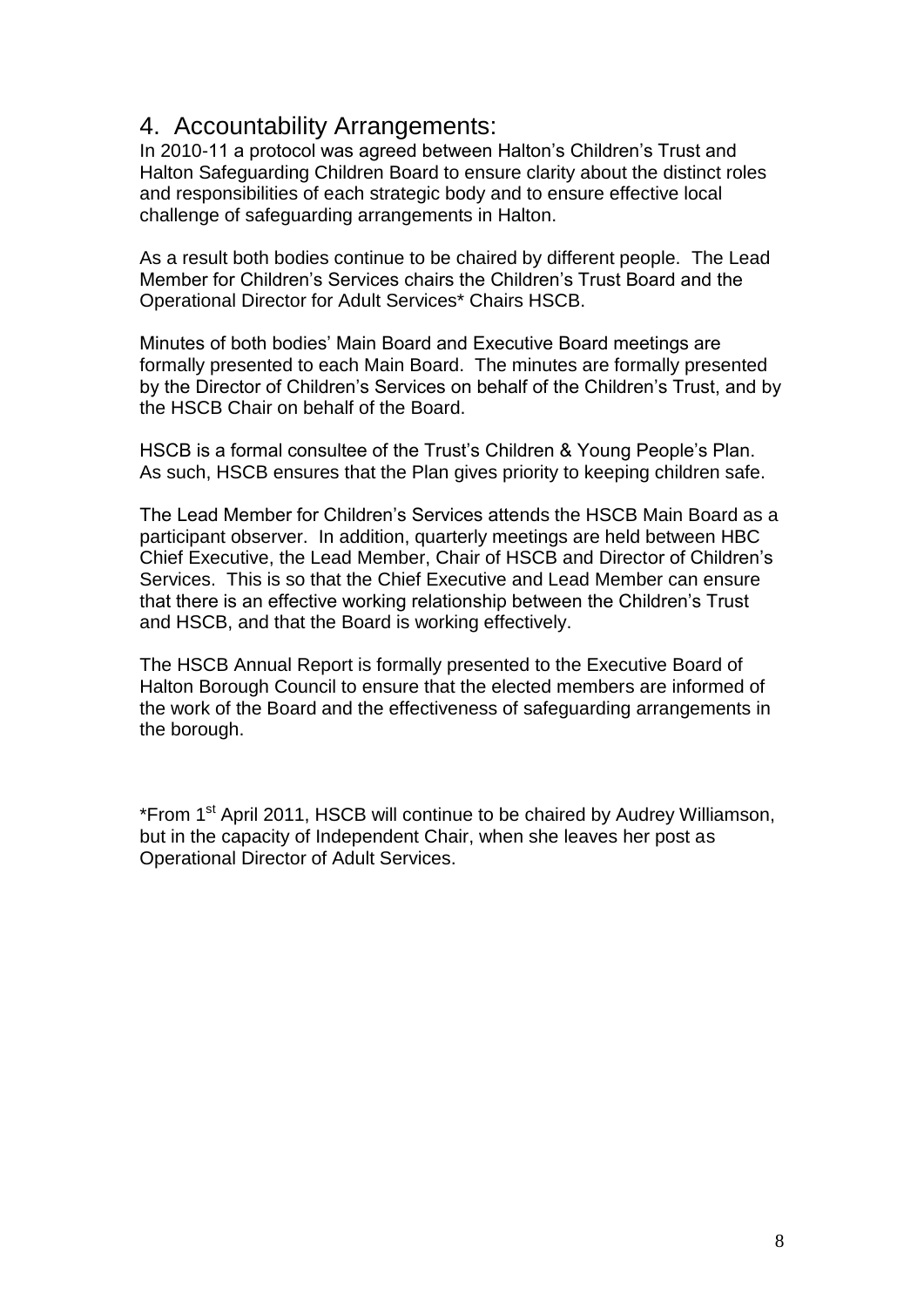# **5. Progress against Business Plan 2010-11:**

The 2010-11 Work Plan was revised in September 2010 creating a new HSCB Business Plan. This incorporated the priorities identified in the original Work Plan, but developed them further under five broader priority areas.

*1. Maintain structures for HSCB to enable it to fulfil its statutory functions and respond to local and national change.*

Achievements in this area include:

- An induction for all new Board members.
- Revision of terms of reference and membership at all levels of the Board.
- Implemented the protocol the Board has in place with the Children's Trust.
- Continued to be a formal consultee of the Children & Young People's Plan.
- Amended the HSCB annual report to include a focus upon the effectiveness of the relationship between the Children"s Trust and HSCB.
- Challenged the Children's Trust to lead on the work being undertaken to embed CAF across the borough via its Team Around the Family strategy.
- Ensured that a HSCB representative sits on the Safeguarding Adults Board, and that a Safeguarding Adults Board representative sits on HSCB Main Board.
- Established a joint Safer Recruitment Sub Group that reports to both Safeguarding Boards, and which has a joint work plan.

Areas for continued development include:

- Establishing clear links and governance arrangements with all Partnership Boards in Halton.
- Developing a HSCB Communication and Participation Strategy

*2. Provide comprehensive guidance for agencies and individuals which facilitates partnership working to safeguard children & young people.* Achievements in this area include:

- Revision of the Pan-Cheshire Multi-Agency Safeguarding Children Procedures.
- Launch of the Neglect Protocol.
- Ratification of a number of agencies' safeguarding policies.

Areas for continued development include:

• Development of an E-Safety Strategy.

#### *3. Support the development of a safe and informed workforce, including the Voluntary Sector.*

Achievements in this area include:

- Dissemination of lessons learnt from Serious Case Reviews and "Near Miss" cases.
- Provision of Multi-Agency safeguarding children training.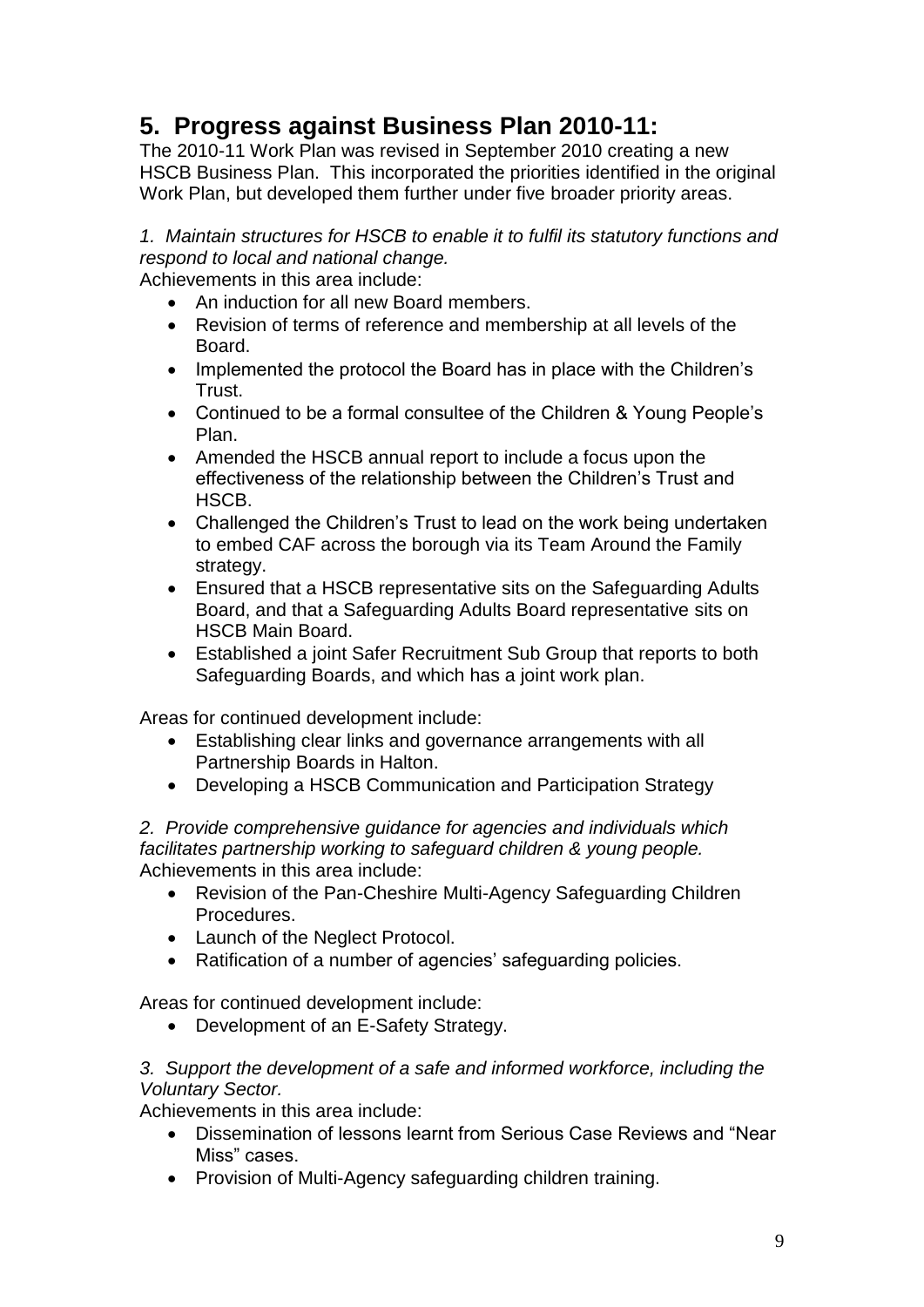- Embedded the annual Frontline Event, jointly delivered with the Children"s Trust, in the calendar of staff events.
- Produced a range of resources to support staff including E-Safety and Private Fostering materials.
- Appointed a Safeguarding Training & Development Officer to revise the multi-agency training and development activity provided by the Board.

Areas for continued development include:

- Undertaking a safeguarding children Training Needs Analysis across Halton.
- Developing an evaluation process for single and multi-agency safeguarding children training that will measure the impact of training upon outcomes for children and young people.
- Developing a training quality assurance process for single agency safeguarding children training.

#### *4. Maintain a capability to scrutinise practice and procedure in both single and multi-agency settings.*

Achievements in this area include:

- Completion of the Pan-Cheshire Section 11 audit process.
- A process of Multi-Agency file audits is in place, reported to the Board on a quarterly basis.
- A number of single agency file audits have taken place, reported to the Scrutiny & Performance Sub Group, including Children"s Services and Adult Mental Health.
- Quarterly reports to the Safer Recruitment Sub Group from the Local Authority Designated Officer(LADO).
- Child Death Overview Panel continues to review all deaths of children and young people under 18 who normally reside in Halton.

Areas for continued development include:

- Undertaking Section 11 audits of the Voluntary Sector.
- Undertaking audits of recruitment processes.
- Revision of the HSCB Performance Report Card to ensure a broader multi-agency scrutiny of performance with more focus upon the impact of services on outcomes for children & young people.
- Revising the Serious Case Review and other Multi-Agency Review procedures.

*5. Engage with children and young people, their families and communities in developing and promulgating the Safeguarding agenda.* Achievements in this area include:

- Appointed two Lay Members to the Board, representing the community and challenging the Board on its work.
- Appointed a Safeguarding Development Officer to lead on developing links with the community.
- Dissemination of "You Matter" handbook to young people across **Halton**
- Public events to promote Safer Internet Day and Private Fostering.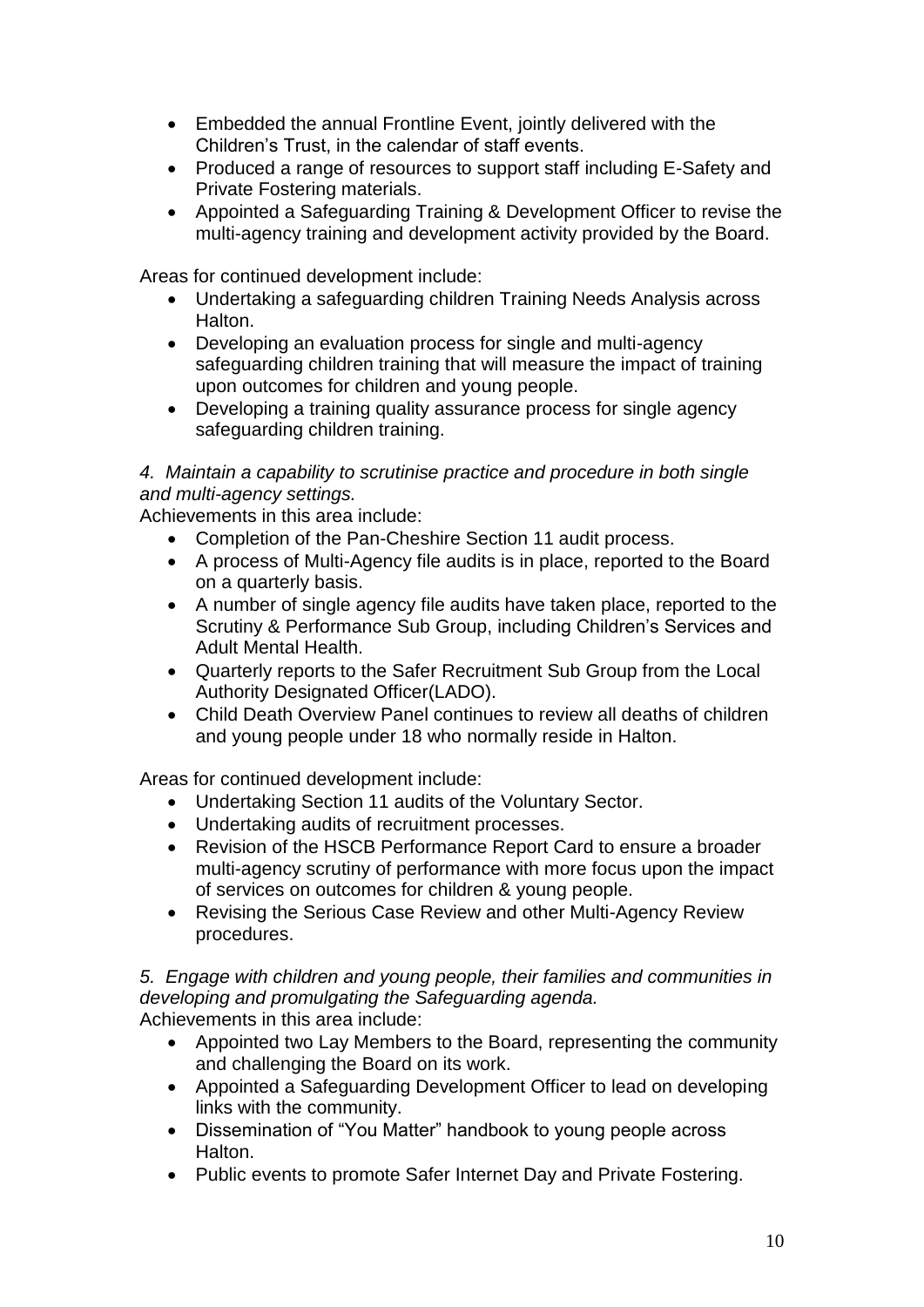• Developing links with the Children's Trust Parents' Forum.

Areas for continued development include:

 Establishing a means to engage in meaningful participation with children and young people across Halton.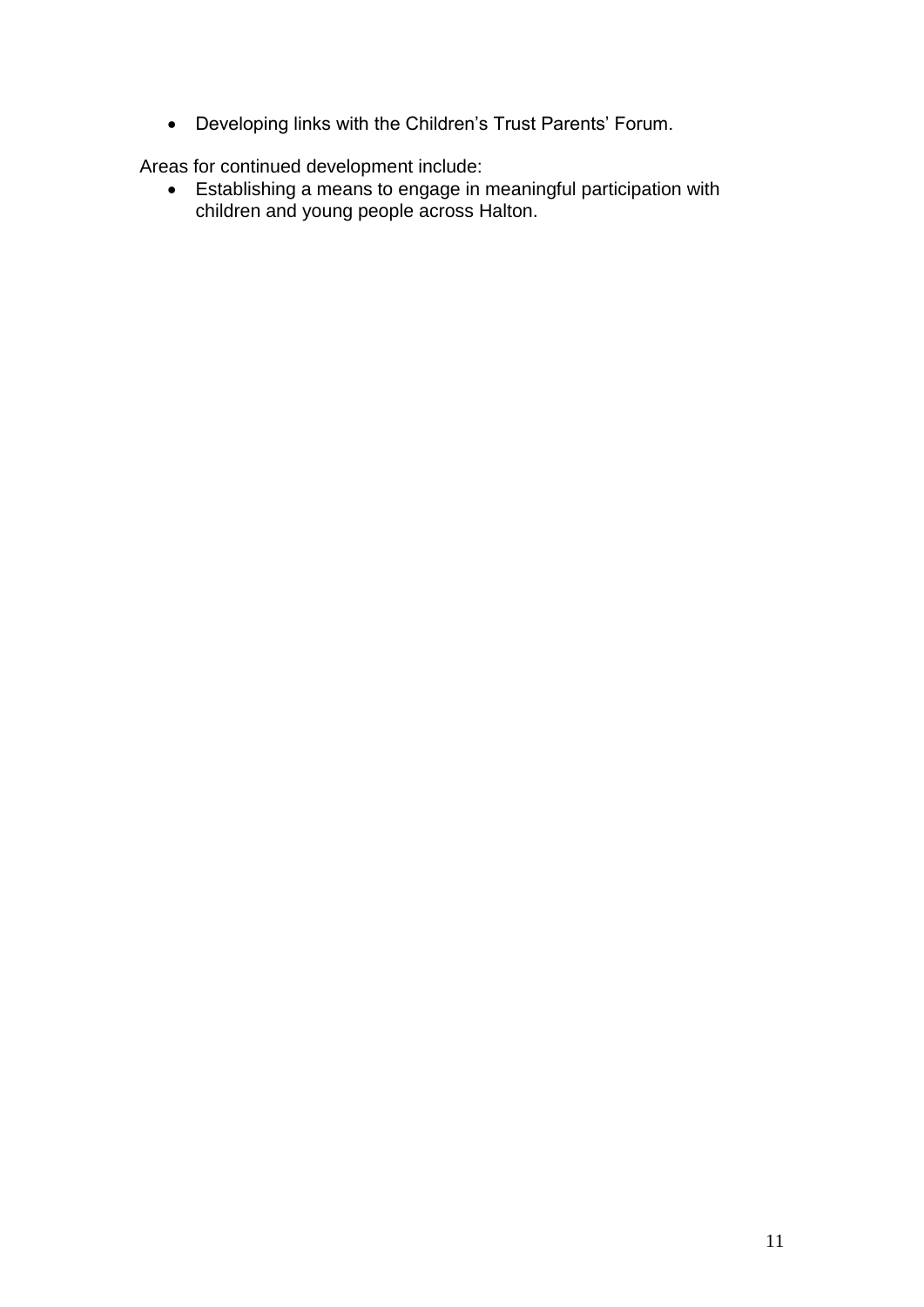Performance Report Card 2010-11

#### **Performance Report Card**

This document is the end of year version of the Performance Report Card for 2010/11. All data is final, unless notated as otherwise and where quarterly data is not available comments have been provided.

#### **Summary**

#### Priority 1: Improve parenting support to children in need of safeguarding

| Indicator   |                                                                                                                              | Quarter 4<br>performance<br>2009-10 | <b>Target</b><br>2010-11 | Q <sub>1</sub> | Q2        | Q3               | Q4        | Performance | <b>Direction</b><br>of travel |
|-------------|------------------------------------------------------------------------------------------------------------------------------|-------------------------------------|--------------------------|----------------|-----------|------------------|-----------|-------------|-------------------------------|
|             | <b>Key performance measures</b>                                                                                              |                                     |                          |                |           |                  |           |             |                               |
| <b>SB01</b> | Increase the percentage of social care referrals that were subject to CAF in previous 12 months                              | 5.8%                                | 30%                      | 6.3%           | 3.9%      | 11.4%            | 3.8%      | ×           |                               |
| <b>SB02</b> | Monitor the percentage change on repeat referrals to social care for Domestic Abuse from 2007/08 baseline                    | $-50%$                              | <b>TBA</b>               | $-10.10%$      | $-13.60%$ | $-26.23%$        | $-38.79%$ |             |                               |
|             | <b>Key process measures</b>                                                                                                  |                                     |                          |                |           |                  |           |             |                               |
| <b>SB05</b> | Increase the number of staff attending Domestic Abuse/Substance misuse/Mental Health training courses<br>(rolling 12 months) | 146                                 | 160                      | 31             | 155       | Refer to comment |           |             |                               |
| <b>SB06</b> | Increase the number of notifications of private fostering arrangements received (cumulative for the year)                    |                                     | 6                        | 0              |           | 3                | 5         | ×           |                               |
| <b>SB07</b> | Maintain the percentage of parents participating in Child Protection conferences                                             | 100%                                | 100%                     | 100%           | 100%      | 100%             | 100%      |             |                               |

**HSCB Priority 1: Improve parenting support to children in need of safeguarding**

It was expected that there would be an increase in the percentage of referrals to Children"s Social Care where there was evidence of CAF and earlier intervention, however there were some significant issues with the data quality around CAF and as a result performance for this indicator should be regarded with caution. There was a significant amount of work done in quality assuring the CAF information kept within the Local Authority which led to confirmed and quality information being made available towards the end of Quarter 4. This performance indicator will continue to be monitored as it is now expected that a positive a change will be be made.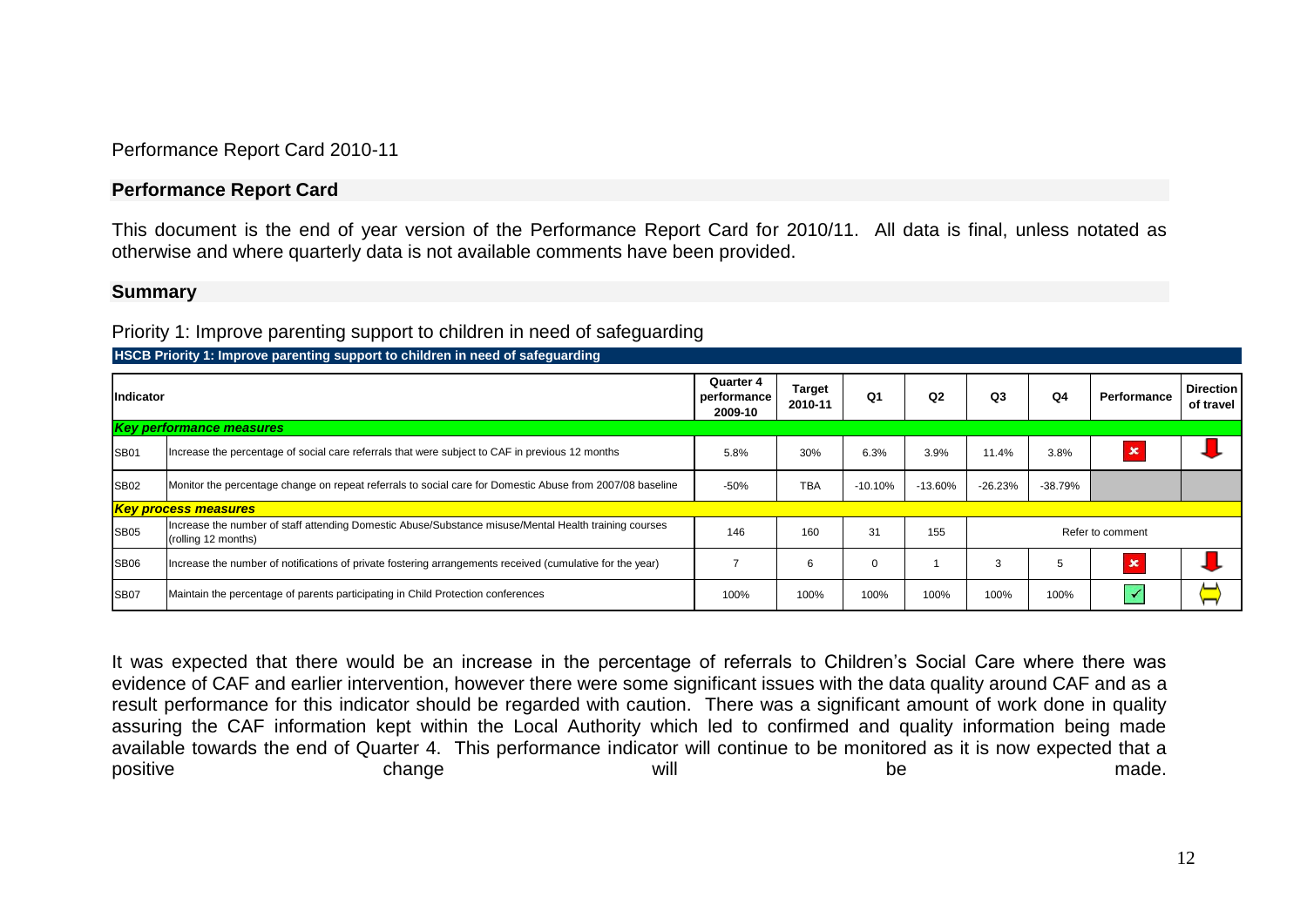Whilst performance in the percentage change on repeat referrals to Children"s Social Care for Domestic Abuse has continued to fall throughout the year, the change was not as large as that at the end of Quarter 4. It has been identified that this measure is not effective in tracking whether outcomes have improved for the children in families where domestic abuse is an issue, nor is this a measure of a reduction in domestic abuse. This measure will not be used in future report cards.

Attendance at training courses is now to be monitored via the HSCB Training Sub Group. The measure which was being tracked here was limited only to those courses coordinated by the Board and did not measure the level of attendance across the children"s workforce across all training. It also did not establish whether training improved practice or had a positive impact on outcomes for children and young people living in households where Domestic Abuse/Substance Misuse/Mental Ill Health had a significant impact on parenting capacity. New processes are being developed to establish the impact of training on outcomes for children and young people via the Training Sub Group.

Private Fostering notifications remain low for Halton. Whilst this measure was designed to bring private fostering to the attention of all Board members, it does not effectively measure performance of either the Board or the partner agencies in their duty to monitor this potentially vulnerable group. An annual report on private fostering is presented to the HSCB to ensure that all activity around promoting notifications and monitoring activity for privately fostered children is shared across the partnership.

All Child Protection Conferences have involvement from the parents of the children within the process. This will continue to be monitored as evidence of engagement with the families, however it is critical that more qualitative information supports these figures to appropriately evidence this engagement.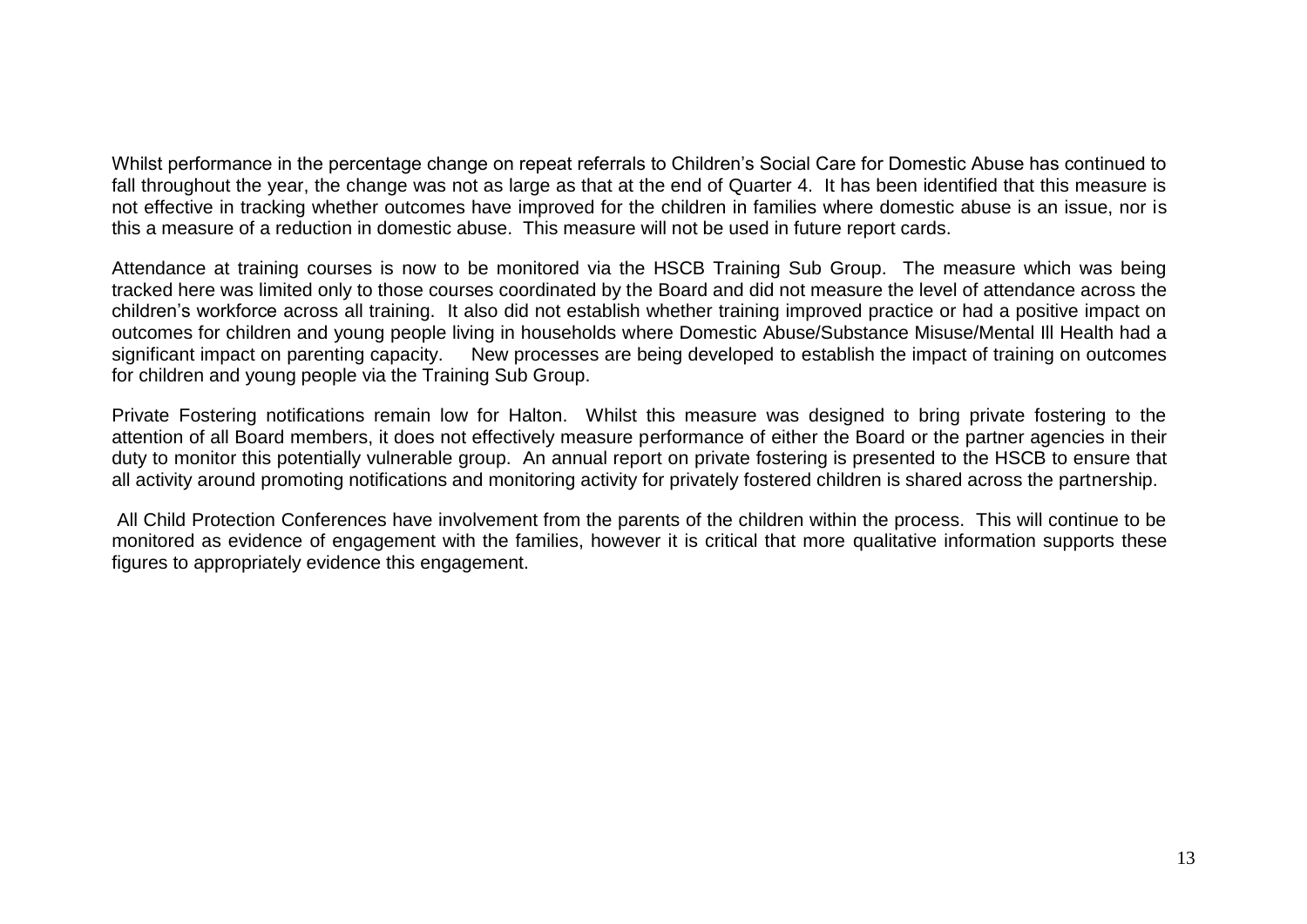# Priority 2: Ensure robust safeguarding processes are in place

|                    | HSCB Priority 2: Ensure robust safequarding processes are in place                                                              |                            |       |                                            |                                              |                                          |                                          |                           |                               |
|--------------------|---------------------------------------------------------------------------------------------------------------------------------|----------------------------|-------|--------------------------------------------|----------------------------------------------|------------------------------------------|------------------------------------------|---------------------------|-------------------------------|
|                    | <b>Indicator</b><br>performance                                                                                                 |                            |       | Q <sub>1</sub>                             | Q2                                           | Q <sub>3</sub>                           | Q <sub>4</sub>                           | Performance               | <b>Direction</b><br>of travel |
|                    | <b>Key performance measures</b>                                                                                                 |                            |       |                                            |                                              |                                          |                                          |                           |                               |
| SB08a              | Maintain the percentage of children and young people aged 4 or more participating at Child Protection<br>conferences            | 100%                       | 100%  | 100%                                       | 100%                                         | 100%                                     | 100%                                     | $\checkmark$              | ⊢                             |
| SB08b              | Maintain the percentage of children and young people aged 4 or more participating at Children in care Reviews                   | 100%                       | 100%  | 100%                                       | 100%                                         | 100%                                     | 100%                                     | $\checkmark$              | $\Xi$                         |
| <b>SB09</b>        | Increase the percentage of core groups held within agreed timescales                                                            | 86.3%                      | 100%  | 100%                                       | 100%                                         | 100%                                     | 100%                                     | $\blacktriangledown$      |                               |
| SB <sub>10a</sub>  | Maintain the percentage of Child Protection conferences held within 15 working days of the initation of the S47<br>enquiry      |                            | 100%  | 74%                                        | 77%                                          | 80%                                      | 96%                                      | $\boldsymbol{\mathsf{x}}$ |                               |
| SB <sub>10</sub> b | Maintain the percentage of Child Protection conferences held within 15 - 20 working days of the initation of the<br>S47 enquiry |                            | 100%  | 76%                                        | 100%                                         | 100%                                     | 100%                                     | $\checkmark$              | $\Xi$                         |
| <b>SB11</b>        | Reduce the rate of children and young people admitted to hospital as a result of deliberate or accidental injury<br>(NI070)     | 150.8                      | 150   | 43.8                                       | 90.8                                         | 127.6                                    | 146.1                                    | $\checkmark$              |                               |
| <b>SB12</b>        | Reduce the numbers of child deaths wre there was modifiable factors were identified (as defined by the CDOP)<br>$(12$ months)   | n/a                        | n/a   | 5                                          |                                              |                                          |                                          |                           |                               |
|                    | <b>Key process measures</b>                                                                                                     |                            |       |                                            |                                              |                                          |                                          |                           |                               |
| <b>SB13</b>        | Increase the percentage of records of decisions at Strategy Meetings circulated to the Police within agreed<br>timescales       | Not reported<br>previously | 100%  | 35%                                        | 76.5%                                        |                                          |                                          |                           |                               |
| <b>SB14</b>        | Reduce the percentage of children subject to Child Protection Plan for second or subsequent time                                | 10%                        | 10%   | 33%                                        | 17%                                          | 14%                                      | 12%                                      | $\pmb{\times}$            |                               |
| <b>SB15</b>        | Increase the percentage of Child Protection conferences that receive reports (verbal or written) from GP's                      | <b>58% ICPC</b><br>45%RCPC | 100%  | 36.3%<br><b>ICPC</b><br>45%<br><b>RCPC</b> | 41.6%<br><b>ICPC</b><br>57.6%<br><b>RCPC</b> | 71%<br><b>ICPC</b><br>74%<br><b>RCPC</b> | 46%<br><b>ICPC</b><br>65%<br><b>RCPC</b> | $\pmb{\times}$            |                               |
| <b>SB16</b>        | Maintain or increase the percentage of Initial Assessments completed within timescales (NI059)                                  | 80.3% (Updated)            | 85%   | 75%                                        | 73%                                          | 88%                                      | 88%                                      | $\blacktriangledown$      |                               |
| <b>SB17</b>        | Maintain or increase the percentage of Core Assessments completed within timescales (NI060)                                     | 93.7% (Updated)            | 92.5% | 90%                                        | 88%                                          | 87%                                      | 88%                                      | $\pmb{\times}$            |                               |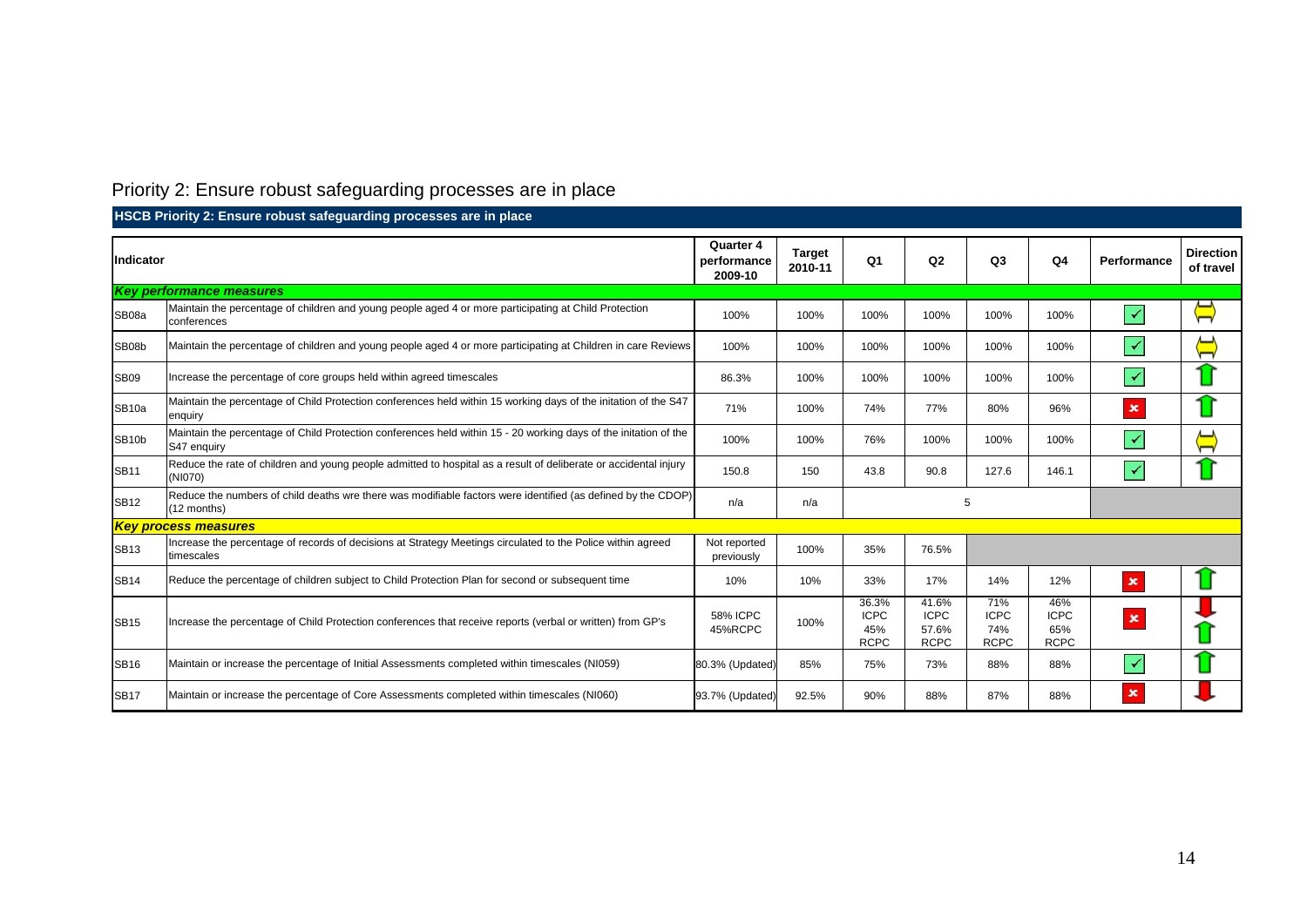Involving children and young people in the Child Protection conference process and Children in Care review process remains a key area of focus to ensure that the voice of the child is recognised within these processes. Methods of capturing children"s thoughts and wishes are well established as evidenced by the measures SB08a and SB08b. Further qualitative information is required to provide additional evidence regarding performance within these processes.

Throughout the year all core groups were held within the agreed timescales representing excellent performance.

Guidance for holding the Initial Child Protection Conference within *Working Together to Safeguard Children 2010* stated that it should be within 15 working days of the initiation of the section 47 enquiry. This can represent a significant challenge due to the complexity of many cases. Therefore Halton has a local measure that states that all conferences should be held within 15 working days of the multi-agency decision to hold a conference. Performance for this measure was at 100% at the end of the reporting year.

Halton met the target set for the reduction in the rate of children and young people admitted to hospital as a result of deliberate and accidental injury, bringing Halton in line with comparators.

During 2010/11 there were 5 child deaths reviewed where modifiable factors were identified. Please note that this indicator changed within the year from preventable child deaths to child deaths where modifiable factors were identified which is why there is no prior information recorded or set target.

Whilst 100% was not reported for the timely distribution of strategy meeting notes to the Police it was agreed that the issue had been significantly improved and that the Scrutiny & Performance Sub Group were satisfied that there was no longer any concerns around this matter. The measure was therefore removed from the report card after the end of quarter 2.

A total of 10 children were made subject to a Child Protection Plan for a second or subsequent time during the reporting year. Whilst performance has not met the target for the year there are no concerns that this represents a failure to protect vulnerable children appropriately. The Lead Independent Conference & Reviewing Manager reports to the Board on a quarterly basis, providing qualitative narrative information behind this quantitative indicator.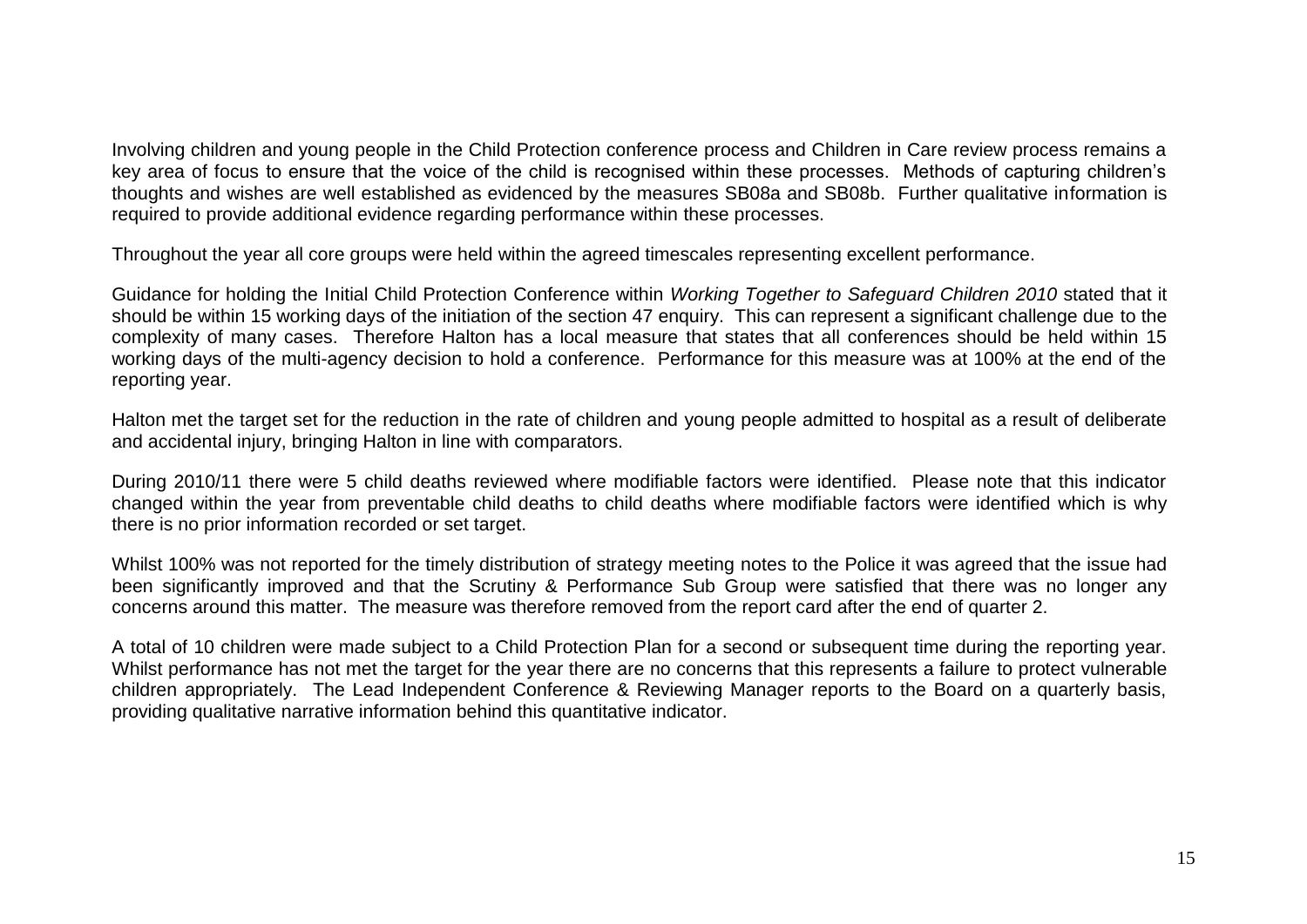Involvement of GPs within the child protection process remains an area of focus. Work has been undertaken to resolve this issue, however performance has yet to meet the target. This issue has been identified as a priority area to be addressed in 2011-12.

Timescales for completion of both Initial and Core Assessments continues to be a challenge. Provisional performance reported at the end of quarter 4 indicates that both indicators fall slightly below the target set. The completion of Initial Assessments is closely managed by the Divisional Manager and systems are reviewed as appropriate. The anticipated implementation of CareFirst6 will reduce the burden of maintaining multiple systems, and the roll out of laptops has been completed to the Child in Need teams. Performance will continue to be monitored for both Initial and Core Assessments.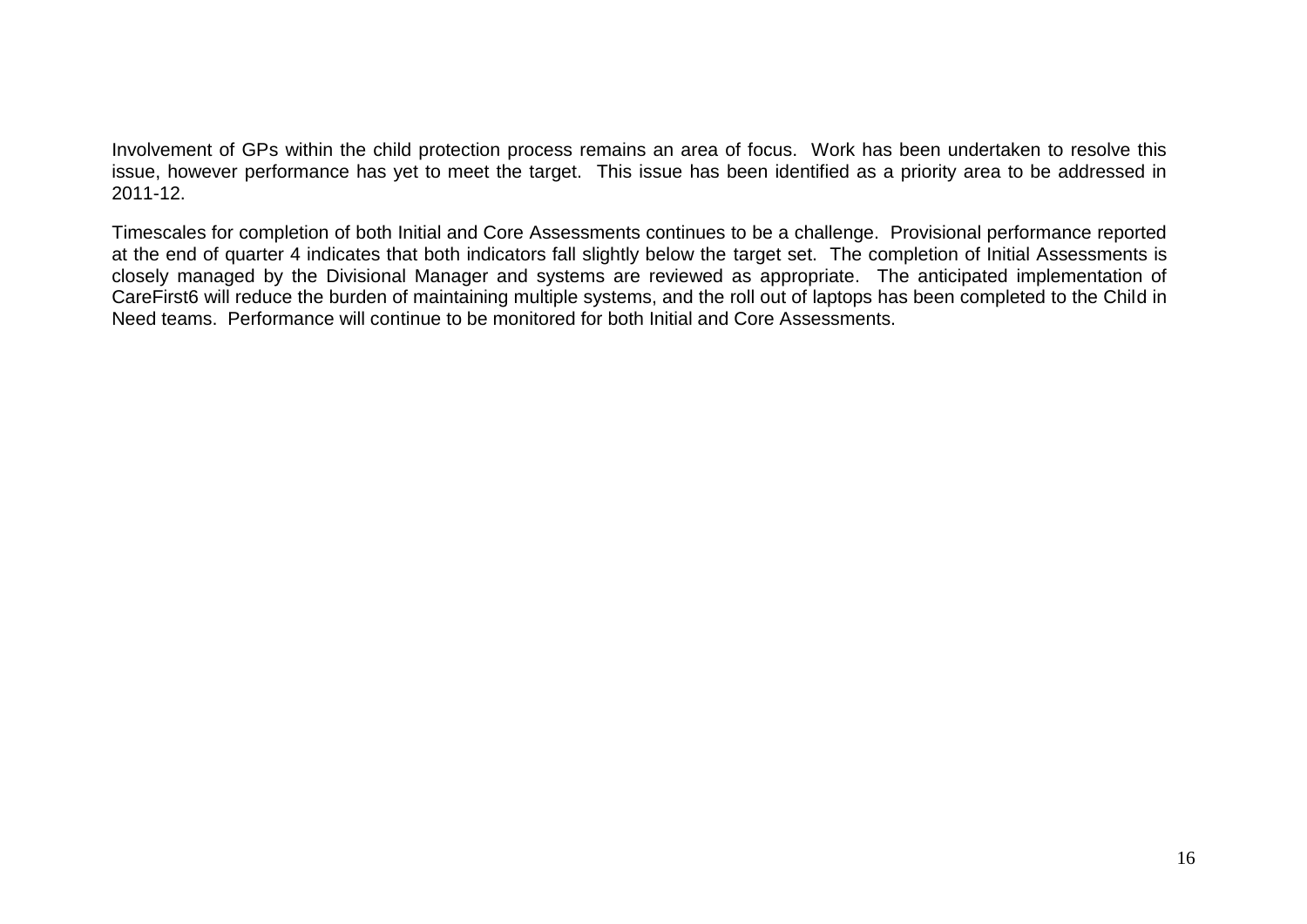| Priority 3: Improve outcomes for children in need of safeguarding |  |  |  |  |
|-------------------------------------------------------------------|--|--|--|--|
|-------------------------------------------------------------------|--|--|--|--|

|             | <b>Process to the concentration of the concentration of the concentration is always to the concentration in a concentration in a concentration in a concentration in a concentration in a concentration in a concentration in a </b> |                                     |      |                                                         |     |                |                |                |                               |
|-------------|--------------------------------------------------------------------------------------------------------------------------------------------------------------------------------------------------------------------------------------|-------------------------------------|------|---------------------------------------------------------|-----|----------------|----------------|----------------|-------------------------------|
| Indicator   |                                                                                                                                                                                                                                      |                                     |      | Q <sub>1</sub>                                          | Q2  | Q <sub>3</sub> | Q <sub>4</sub> | Performance    | <b>Direction</b><br>of travel |
|             | <b>Key performance measures</b>                                                                                                                                                                                                      |                                     |      |                                                         |     |                |                |                |                               |
| <b>SB18</b> | Increase the percentage of those children with a Protection Plan that take up their Early Years Entitlement                                                                                                                          | 100%                                | 75%  | 83%                                                     | 69% | 88%            | 67%            | $\mathbf x$    |                               |
| <b>SB19</b> | Increase the percentage of Children In Care achieving 5+ A*-C GCSE's including English and Maths (NI101)                                                                                                                             | 7.7%                                | 20%  |                                                         |     | 15%            |                | $\pmb{\times}$ |                               |
| <b>SB20</b> | Increase the percentage of Care Leavers in Education, Employment or Training (NI148)                                                                                                                                                 |                                     | 71%  | 67%                                                     | 56% | 67%            | 89%            | $\checkmark$   |                               |
| <b>SB21</b> | Increase the percentage of children subject to a Child Protection review conference where their health needs<br>were fully met                                                                                                       |                                     | 100% | 53%                                                     | 56% | 76%            | 53%            | $\pmb{\times}$ |                               |
|             | <b>Key process measures</b>                                                                                                                                                                                                          |                                     |      |                                                         |     |                |                |                |                               |
| <b>SB22</b> | Reduce the number of First Time Entrants to Youth Justice System (cumulative for the year) (NI111)                                                                                                                                   | 149                                 | 234  | 44                                                      | 82  | 104            | 130            |                |                               |
| <b>SB23</b> | Reduce the percentage of young people aged 16-18 who were previously subject to child protection plan, who<br>are currently NEET                                                                                                     | 8.80%<br><b>TBA</b><br>7.8%<br>7.5% |      |                                                         |     |                |                |                |                               |
| <b>SB24</b> | Increase the percentage of Children in Need school attendance rate                                                                                                                                                                   | 89%                                 | 96%  | Next available data from<br>Autumn term census at<br>Q3 |     |                | 90%            | $\pmb{\times}$ |                               |
| <b>SB25</b> | Increase the Child Protection plan children school attendance rate                                                                                                                                                                   | 93.70%                              | 96%  | Next available data from<br>Autumn term census at<br>Q3 |     |                | 91%            | $\pmb{\times}$ |                               |
| <b>SB26</b> | Increase the percentage of Children In Care attaining Level 4 at Key Stage 2 English (NI099)                                                                                                                                         | 50%                                 | 33%  | 45.50%                                                  |     |                | ✓              |                |                               |
| <b>SB27</b> | Increase the percentage of Children In Care attaining Level 4 at Key Stage 2 Maths (NI099)                                                                                                                                           | 50%                                 | 33%  |                                                         |     | 36.40%         |                | ✔              |                               |

**HSCB Priority 3: Improve outcomes for children in need of safeguarding** 

Whilst performance for those Child Protection Plan children taking up their Early Years entitlement is not as targeted, the cohorts are generally very small and in Quarter 4 this only represented 4 children in total. The Lead Independent Conference and Reviewing Manager quarterly report will continue to monitor progress against this indicator and all professionals will continue to advise families to take up their entitlement as appropriate.

Attainment for Children in Care continues to be of concern and will remain a key focus for Halton"s Children"s Trust in future. Similarly the percentage of care leavers in education, employment or training will remain a focus to continue to build on the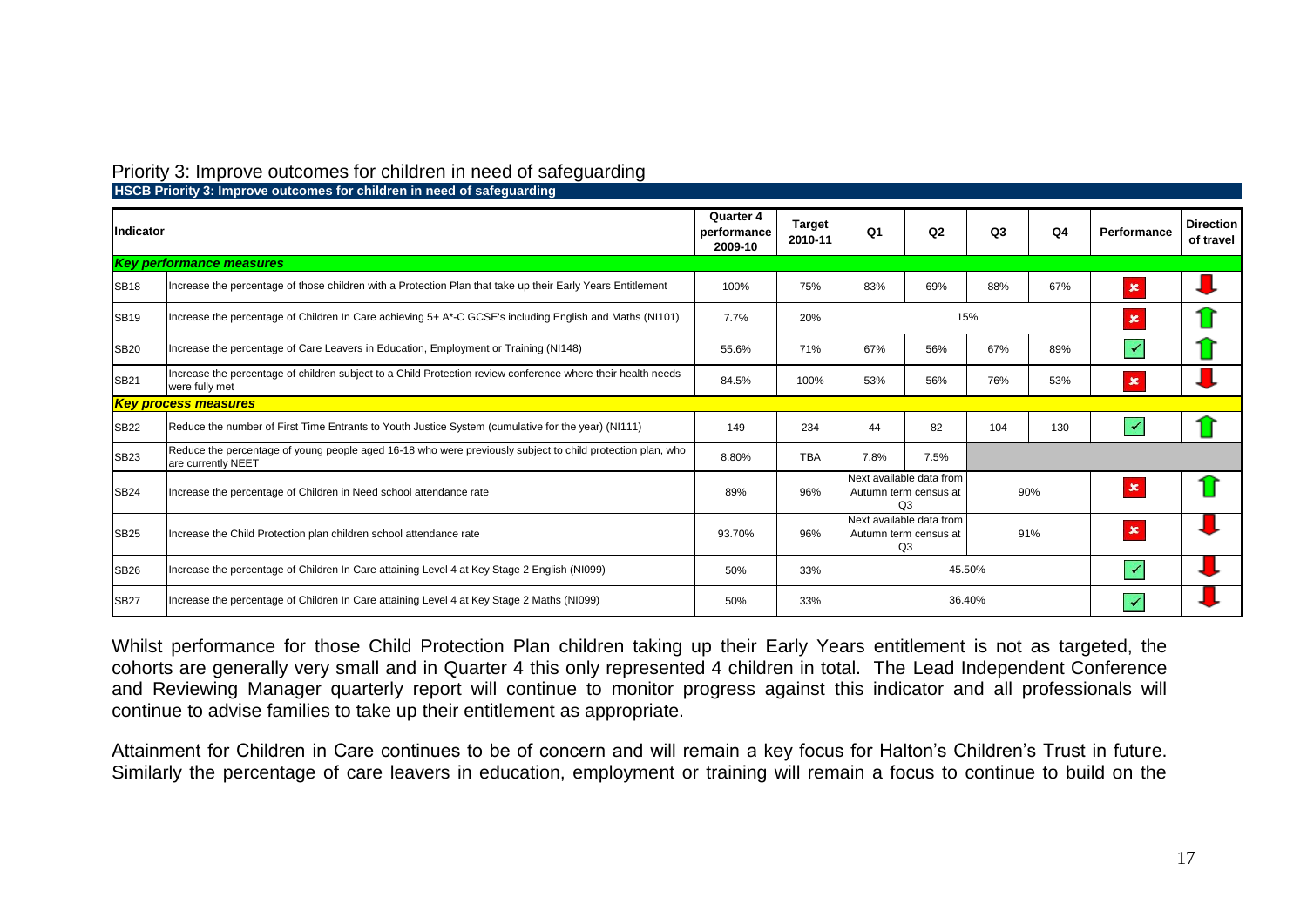success of the 2011/12 cohort. Attendance at school did not meet the targets set for either Children in Need or children subject to Child Protection Plans. This will continue to be monitored within the Children and Families Department for Halton Borough Council to ensure that outcomes are improved for these vulnerable children.

There was another reduction in the number of first time entrants to the Youth Justice System which meant that Halton met its target for the year.

Gathering data on the young people who were previously subject to Child Protection Plans and were now not in education, employment or training has been a challenge in the latter half of the year and as a result there is no end of year performance for this.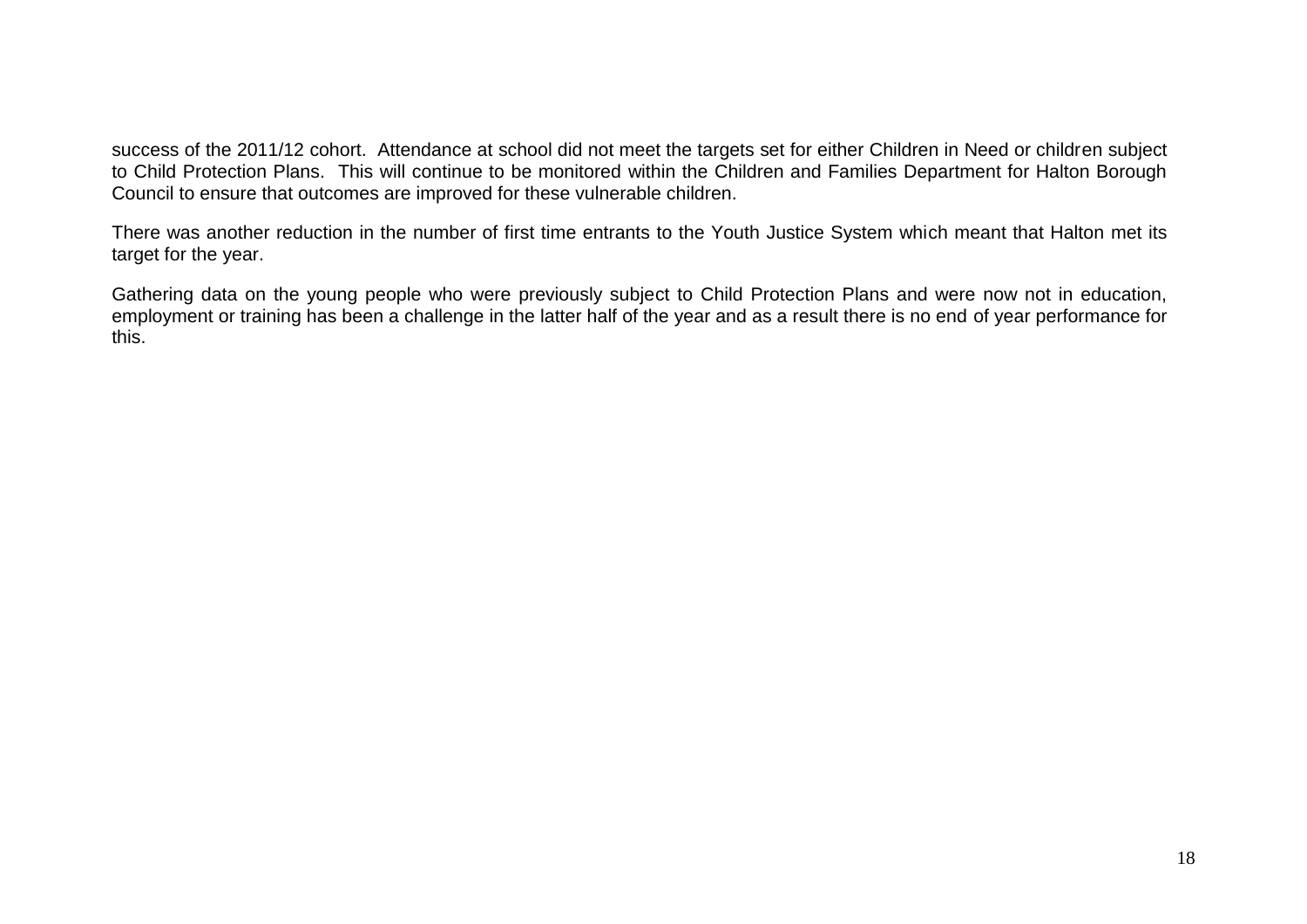## **7. Areas for Future Development:**

The following areas have been identified as priorities in 2011-12 to ensure the effective scrutiny of safeguarding arrangements in Halton:

#### **Performance:**

HSCB will continue to revise its Performance Report Card in order to measure more effectively the impact of services on outcomes for children and young people. This will include identifying measures which will be the responsibility of the Children"s Trust to monitor. HSCB will then hold the Trust and its partners accountable for performance in these areas. This will improve efficiency in the area of performance monitoring.

#### **Ofsted Inspection Action Plan:**

The Board will work in partnership with the Children"s Trust to jointly monitor progress against the recommendations in the action plan following the Ofsted inspection of safeguarding and looked after children services. The action plan also incorporates the recommendations to the health sector from the CQC.

#### **Engaging with Children & Young People:**

Attempts to establish a children and young people's "Shadow Board" that would be responsible for developing the participation of children and young people in the work of the Board, and ensuring that safeguarding issues important to children and young people themselves were reported to the Board, have been challenging. Progress to establish a diverse group of young people to form a "Shadow Board" was slow. HSCB will therefore look at alternative ways of eliciting the views of children and young people to inform its work, via established groups such as the Youth Parliament and Children in Care Council. Work will also be undertaking to look at the use of media such as social networking and text messaging to engage with young people.

#### **Engaging with Parents, Carers and the Community:**

The Children's Trust's Parents' Forum has agreed to elicit the views of parents and carers on behalf of HSCB. In 2011-12 this will include consultation on the existing HSCB Parenting Handbook to inform the content and format of future publications. HSCB Lay Members will also be responsible for engaging the wider community in the work of the Board.

#### **Voice of children and young people**

In February 2011 the Board commissioned a report in to the participation of children and young people in the child protection process. The report highlighted a number of recommendations that are to be progressed via the Scrutiny & Performance Sub Group.

The appointment of the HSCB Safeguarding Development Officer will enable the Board to further develop the participation of children and young people in the work of the Board, as well as identifying the safeguarding issues of importance to children and young people in the borough. The appointment of two Lay Members from the community will also support this work.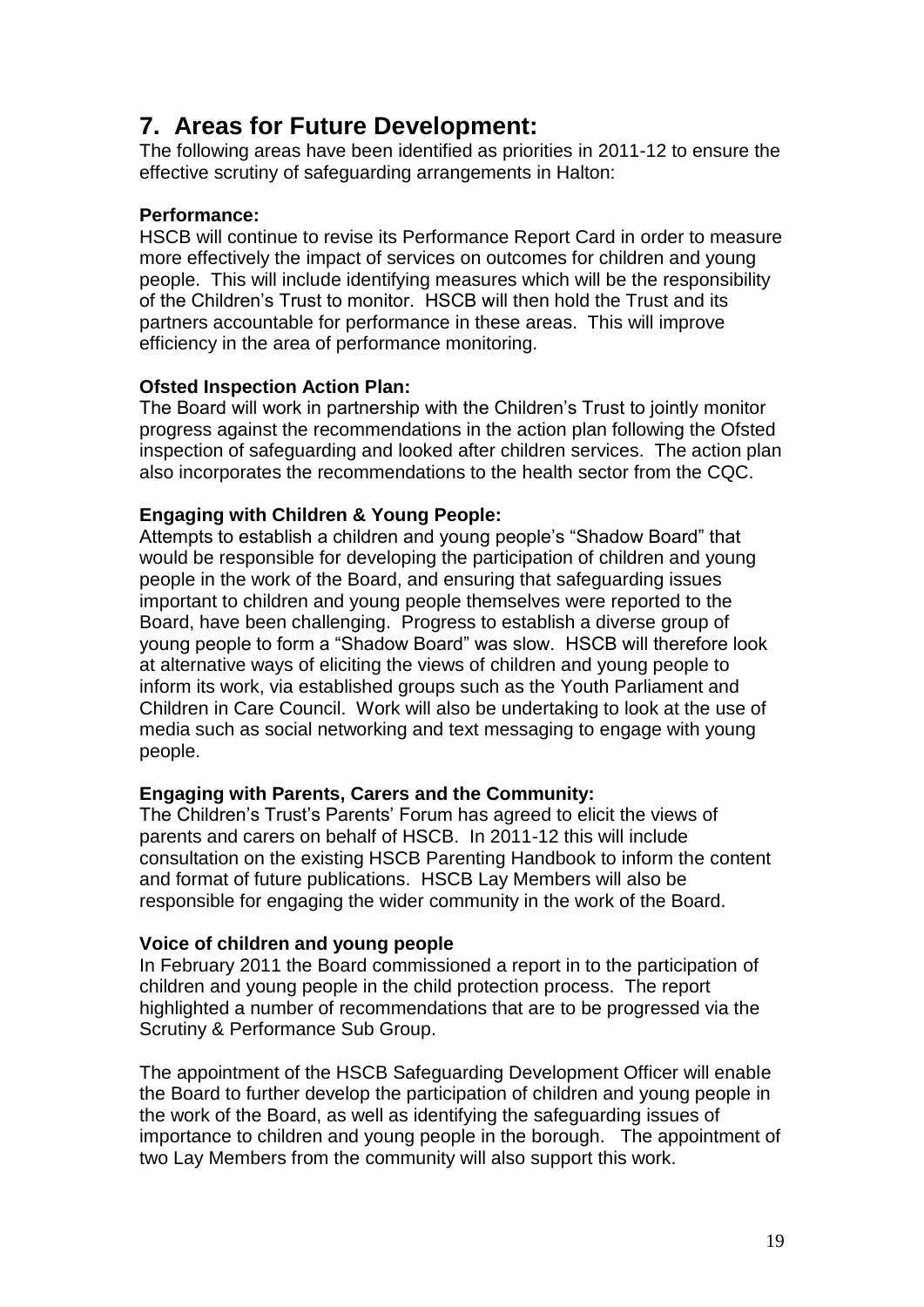#### **Equality and Diversity**

The Board is committed to promoting equality and diversity and challenging discrimination. It promotes this via its training and the resources it produces. Some of our children, young people and families are additionally vulnerable due to factors such as disability, ethnicity, gender, sexuality and age.

However, the Board has recognised that it could do more to scrutinise the effectiveness of services in safeguarding and promoting the welfare of particularly vulnerable groups. This will be done by requesting more detailed information regarding ethnicity and diversity as part of the review of its performance reporting mechanisms. The Board will also look to engage more with harder to reach groups via the work of the young people"s "Shadow Board" and the roles of the HSCB Safeguarding Development Officer and Lay Members.

#### **Functions relating to Serious Case Reviews and Multi-Agency Reviews**

In order to ensure that the Board runs as efficiently as possible it has been agreed that the Executive will undertake the functions of a Serious Incident Review Group. This means that the Executive Board will act as a central point within the Board for oversight of recommendations and action plans from SCRs and other Multi-Agency Reviews. The Executive will also co-ordinate the learning from all such reviews across the workforce. The Serious Case Review procedures will be amended to reflect this.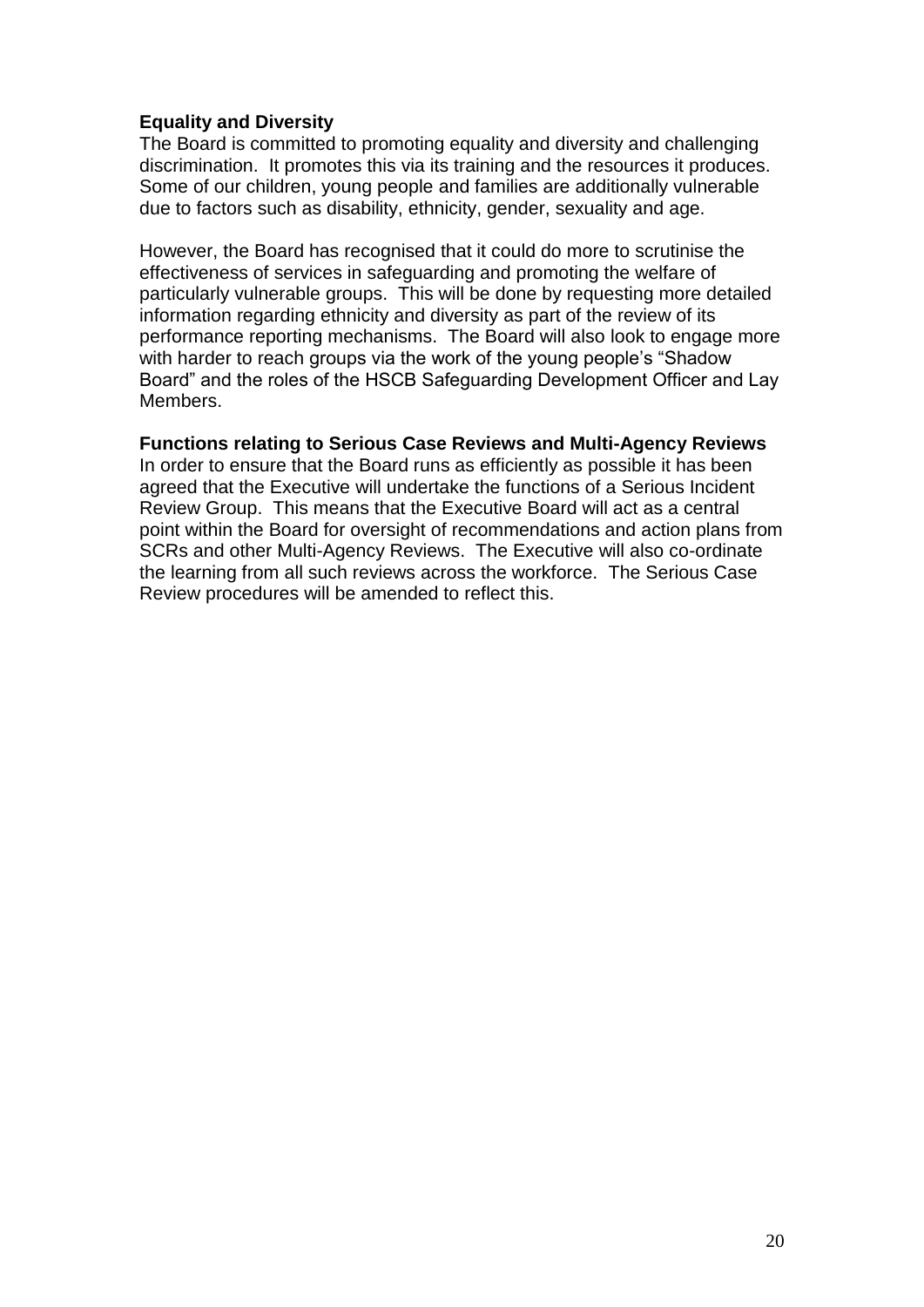# **8. Budget:**

Income 2010-11

| <b>AGENCY</b>                        | <b>CONTRIBUTIONS</b> |
|--------------------------------------|----------------------|
| HBC - Children & Young People's      | 45,140               |
| <b>Directorate</b>                   |                      |
| <b>HBC - Schools</b>                 | 40,000               |
| Halton & St Helens PCT               | 45,140               |
| <b>Greater Merseyside Connexions</b> | 10,609               |
| <b>Cheshire Constabulary</b>         | 25,000               |
| <b>Cheshire Probation</b>            | 3, 183               |
| <b>Cafcass NW</b>                    | 550                  |
| <b>Total for all agencies</b>        | 169, 622             |
| <b>Child Death Review Grant</b>      | 5,667                |
| <b>Training Income</b>               | 1, 185               |
| Carry Forward 2009-10                | 73,003               |
| <b>Total Budget</b>                  | 249, 477             |

# Expenditure 2010-11

| Staffing:                                 |          |
|-------------------------------------------|----------|
| Chair                                     |          |
| <b>Business Manager</b>                   |          |
| <b>Safeguarding Development Officer</b>   |          |
| Administration                            |          |
| Agency/Consultancy                        | 123, 716 |
| Multi-Agency Training including           |          |
| <b>Crucial Crew and Anti-Bullying</b>     |          |
| Conference                                | 10,044   |
| <b>Training including Travel Expenses</b> | 2, 422   |
| <b>Shadow Board</b>                       | $+365$   |
| <b>Advertising &amp; Marketing</b>        | 9, 119   |
| Policy & Procedures:                      |          |
| <b>Annual Report</b>                      |          |
| Pan-Cheshire Multi-Agency                 |          |
| <b>Safeguarding Procedures</b>            |          |
| <b>Neglect Protocol</b>                   | 7,061    |
| <b>CDOP</b>                               | 1, 100   |
| Supplies & Services including:            |          |
| general computer expenditure,             |          |
| refreshments/room hire, postage,          |          |
| mobile phones, fixtures/fittings          | 3,971    |
| Recharge/Overheads                        | 13,019   |
| <b>TOTAL:</b>                             | 170, 087 |
| Carry Forward:                            | 79, 390  |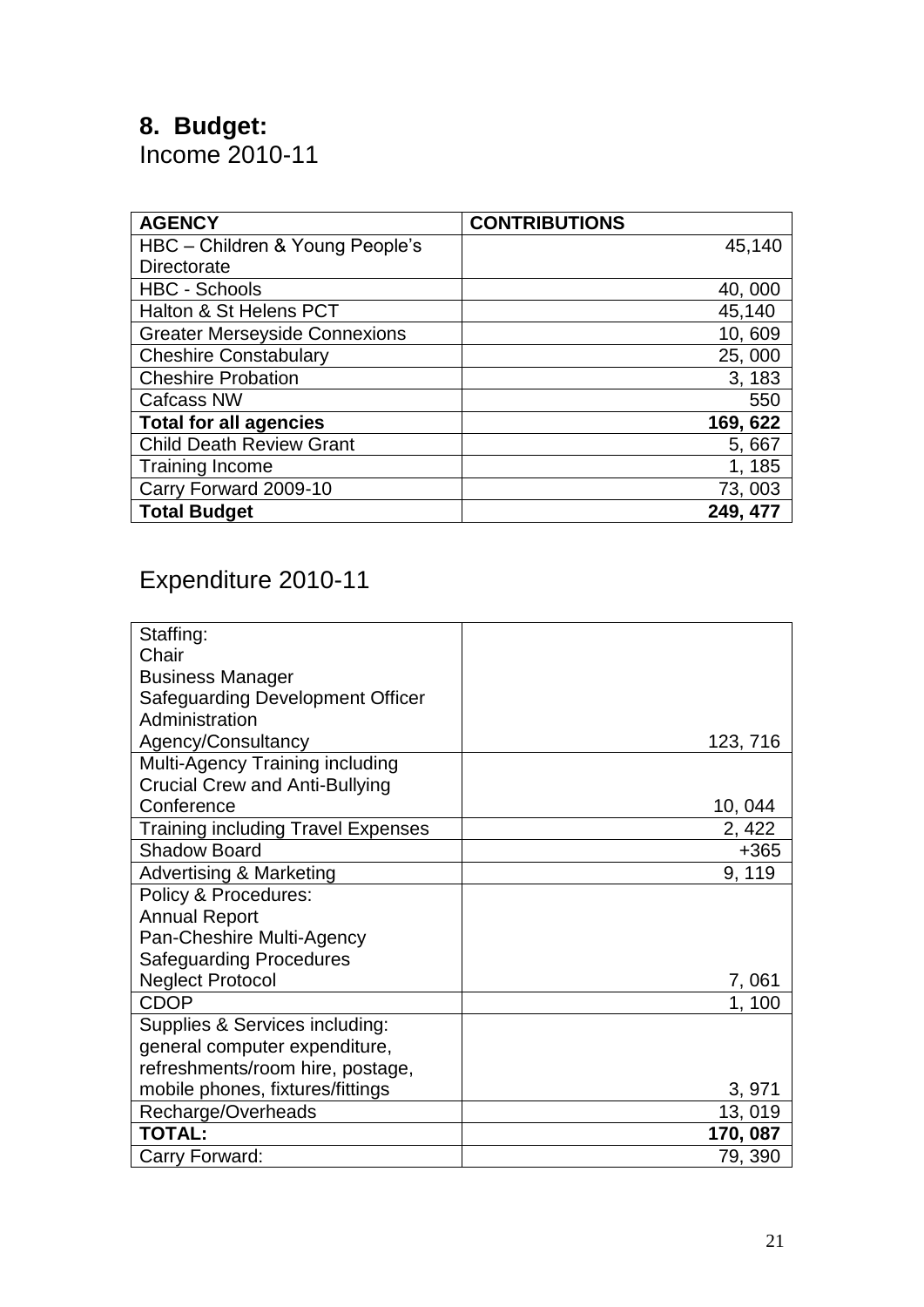**9. Business Plan 2011-13:**



#### **HSCB Business Plan 2011 - 13**

#### 1. **Maintain Structures for Halton Safeguarding Children Board to be enable it to fulfil its statutory functions and respond to local and national change**

|     | <b>Action required</b>                                                                                                                                                     | Who is responsible?        | <b>Target</b> | <b>Intended Impact</b> | <b>Update Commentary</b> |
|-----|----------------------------------------------------------------------------------------------------------------------------------------------------------------------------|----------------------------|---------------|------------------------|--------------------------|
| 1.1 | Review the structure and<br>current HSCB activity in the<br>context of other strategic<br>partnerships in order to<br>ensure that the Board is<br>effective and efficient. | <b>Board and Executive</b> | March<br>2012 |                        |                          |
| 1.2 | Establish clear links and<br>governance arrangements<br>with key strategic<br>partnerships in Halton.                                                                      | <b>Board and Executive</b> | March<br>2013 |                        |                          |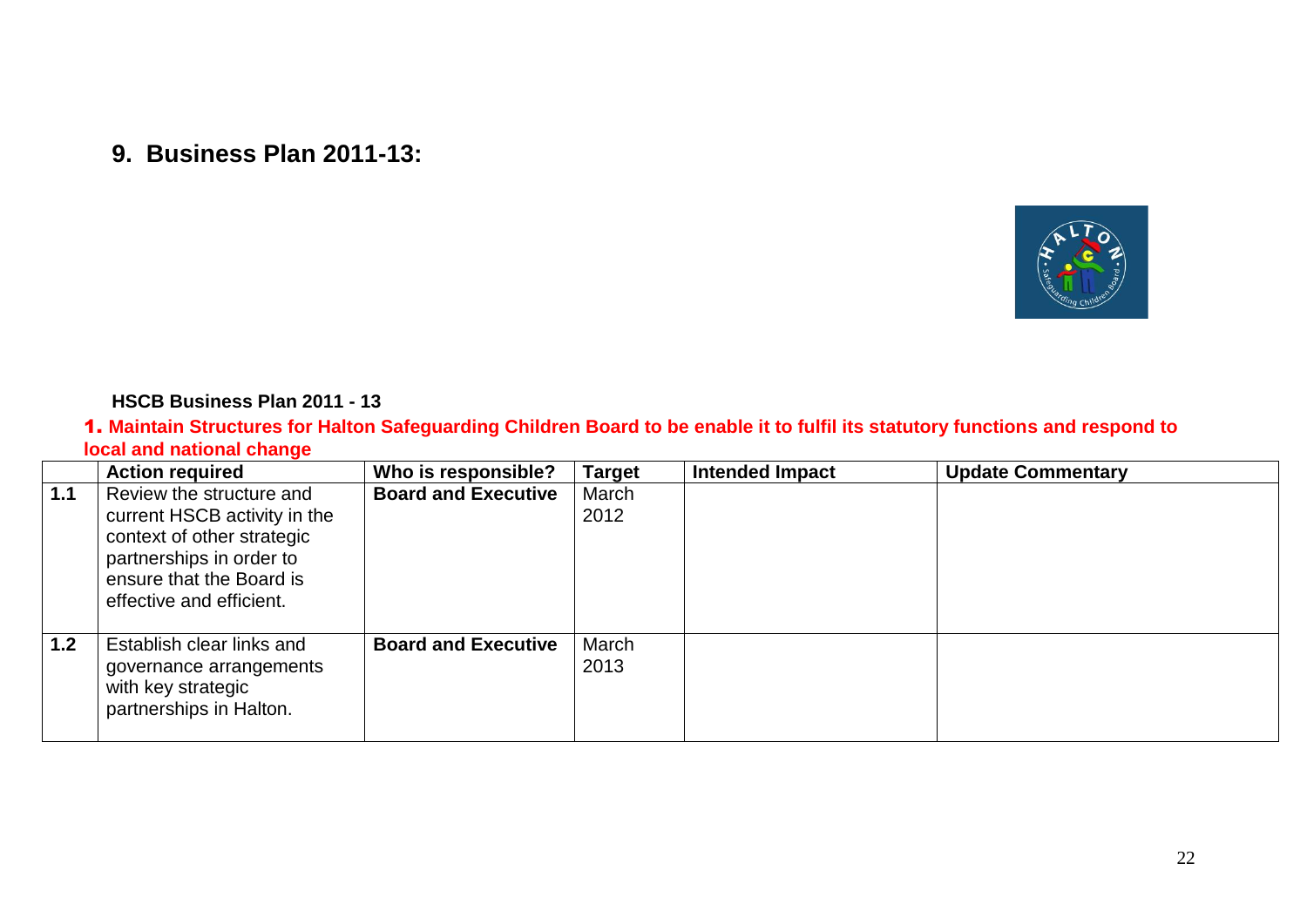| 1.3 | Revise the protocol in place<br>with the Children's Trust to<br>ensure effective governance<br>arrangements are in place<br>that help the Board meet the<br>requirements of the Munro<br>recommendations.                                    | <b>Board and Executive</b> | January<br>2012  |  |
|-----|----------------------------------------------------------------------------------------------------------------------------------------------------------------------------------------------------------------------------------------------|----------------------------|------------------|--|
| 1.4 | To ensure that HSCB<br>contributes effectively to the<br>Children and Young People's<br>Plan, and that the<br>safeguarding dimension in the<br>planned delivery of services is<br>effective, by influencing other<br>strategic partnerships. | <b>Board and Executive</b> | <b>June 2012</b> |  |

**2. Provide comprehensive guidance for Agencies and Individuals which facilitates partnership working to Safeguarding Children and Young People**

|                  | <b>Action required</b>                     | Who is responsible? | <b>Target</b> | <b>Intended Impact</b> | <b>Update Commentary</b> |
|------------------|--------------------------------------------|---------------------|---------------|------------------------|--------------------------|
| $\overline{2.1}$ | Maintain HSCB Safeguarding   P&P Sub Group |                     | December      |                        |                          |
|                  | procedures in a current and                |                     | 2011          |                        |                          |
|                  | easily accessible format                   |                     |               |                        |                          |
|                  | ensuring amendments are                    |                     |               |                        |                          |
|                  | made to reflect changing                   |                     |               |                        |                          |
|                  | guidance & legislation                     |                     |               |                        |                          |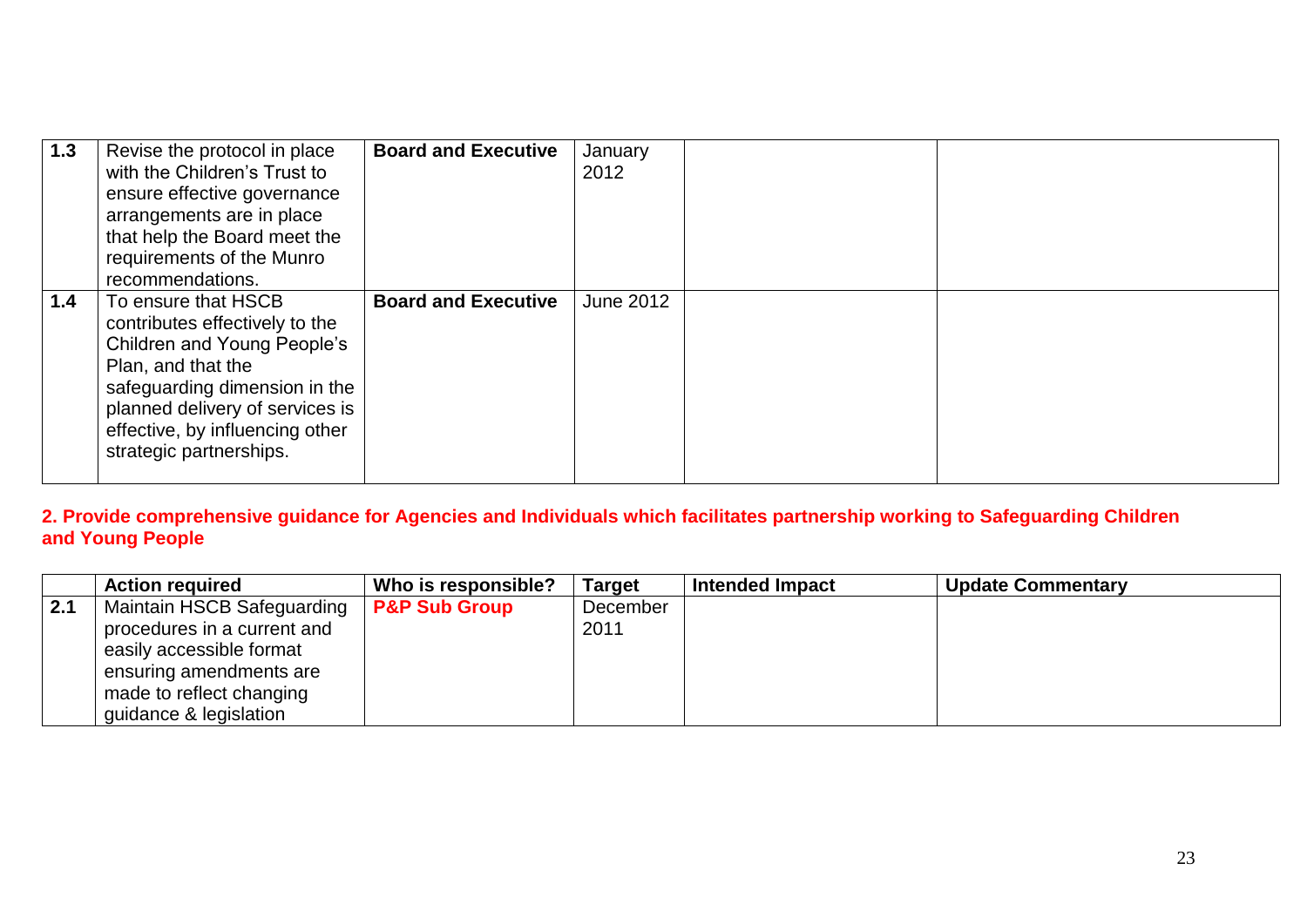| 2.2 | Provide a supportive and<br>Quality Assurance role for all<br>agencies, organisations and<br>the voluntary sector in their<br>development of Safeguarding<br>related policies and<br>procedures | <b>P&amp;P Sub Group</b> | December<br>2011 |  |  |
|-----|-------------------------------------------------------------------------------------------------------------------------------------------------------------------------------------------------|--------------------------|------------------|--|--|
|-----|-------------------------------------------------------------------------------------------------------------------------------------------------------------------------------------------------|--------------------------|------------------|--|--|

### **3. Support the development of a safe and informed workforce including voluntary sector**

|     | <b>Action required</b>                                                                                                                                              | Who is responsible? | <b>Target</b>     | <b>Intended Impact</b> | <b>Update Commentary</b> |
|-----|---------------------------------------------------------------------------------------------------------------------------------------------------------------------|---------------------|-------------------|------------------------|--------------------------|
| 3.1 | <b>Training Needs Analysis is</b><br>conducted and reported to the<br>Children's Trust to ensure<br>Safeguarding training is<br>provided to Children's<br>Workforce | <b>Training Sub</b> | October<br>2012   |                        |                          |
| 3.2 | Quality assure level 1 and 2<br>safeguarding training delivered<br>by stakeholders.                                                                                 | <b>Training Sub</b> | December<br>2011  |                        |                          |
| 3.3 | Ensure that appropriate level 3<br>specialist Multi-Agency<br>Safeguarding training is<br>available to Halton's<br>workforce.                                       | <b>Training Sub</b> | <b>April 2012</b> |                        |                          |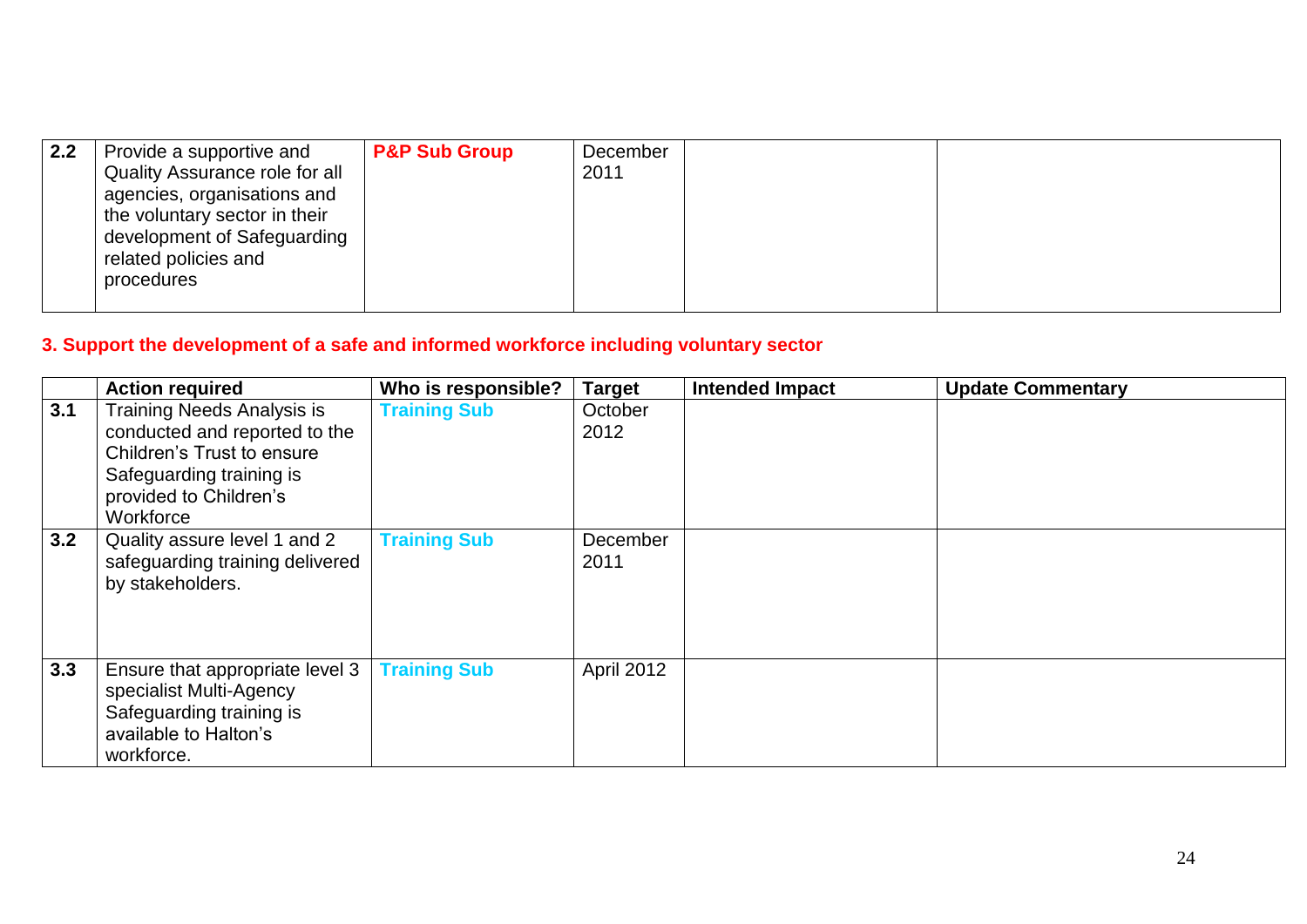| 3.4 | <b>Evaluate Safeguarding related</b><br>training and its impact on<br>practice and outcomes for<br>children and young people in<br>Halton                                                                               | <b>Training Sub</b>                           | <b>June 2012</b> |  |
|-----|-------------------------------------------------------------------------------------------------------------------------------------------------------------------------------------------------------------------------|-----------------------------------------------|------------------|--|
| 3.5 | Ensure the lessons from<br>national, regional and local<br><b>SCRs and Multi-Agency</b><br><b>Practice &amp; Learning Reviews</b><br>are disseminated across the<br>workforce, including the<br><b>Voluntary Sector</b> | <b>Executive &amp; Training</b><br><b>Sub</b> | December<br>2011 |  |
| 3.6 | Ensure that those staff who<br>may undertake IMRs and<br>chronologies as part of SCRs<br>and Multi-Agency Practice &<br>Learning Reviews are<br>appropriately trained.                                                  | <b>Executive</b>                              | April 2012       |  |
| 3.8 | Provide development and<br>support to members of the<br>Child Death Overview Panel to<br>enable them to fulfil their role<br>to review the deaths of C&YP                                                               | <b>CDOP</b>                                   | April 2012       |  |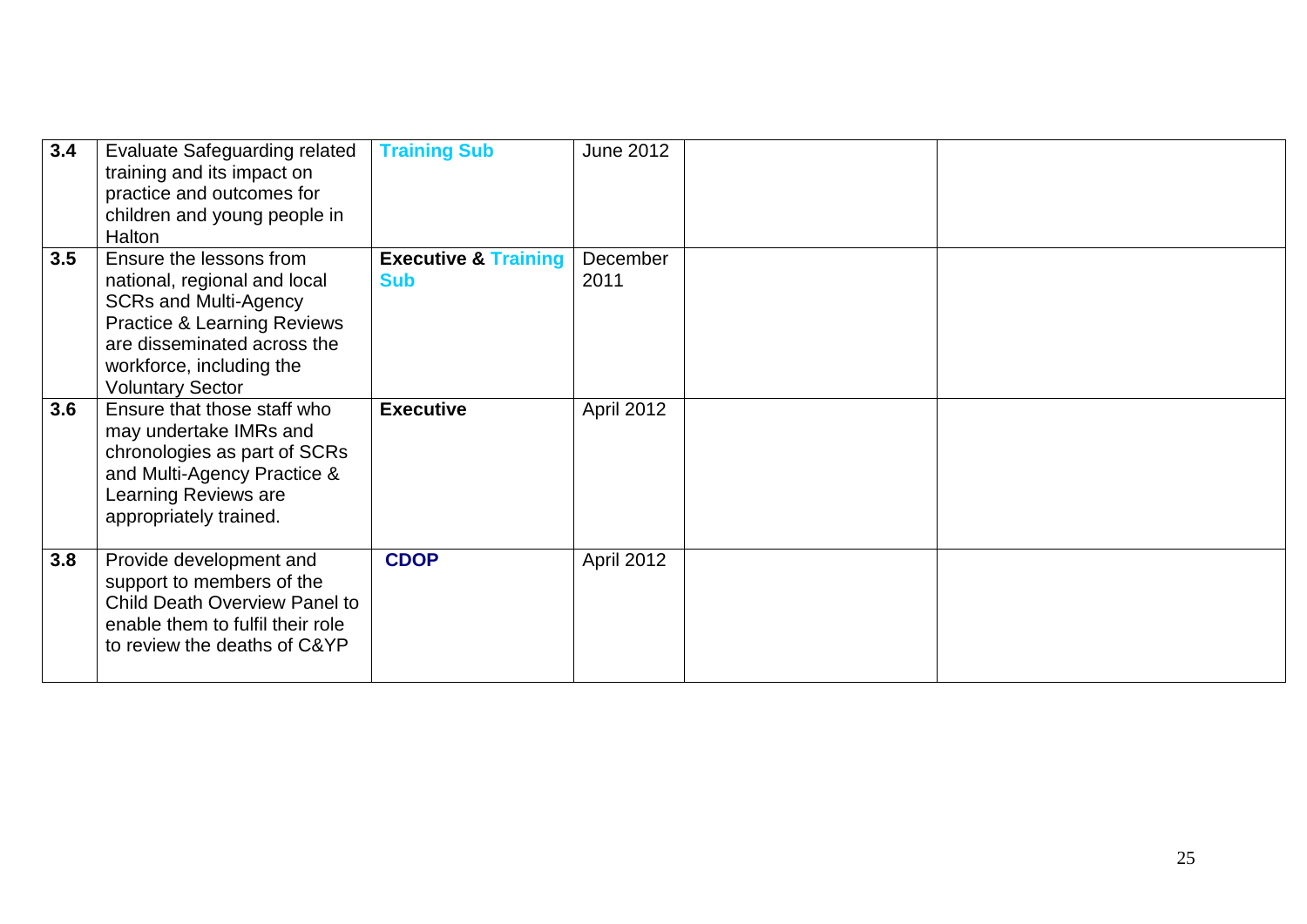### **4. Maintain a capability to scrutinise Safeguarding practice and procedure in both single and multi-agency settings**

|     | <b>Action required</b>                                                                                                                                                                                                   | Who is<br>responsible?                                                     | <b>Target</b>    | <b>Intended Impact</b> | <b>Update Commentary</b> |
|-----|--------------------------------------------------------------------------------------------------------------------------------------------------------------------------------------------------------------------------|----------------------------------------------------------------------------|------------------|------------------------|--------------------------|
| 4.1 | Ensure that appropriate<br>processes are in place to<br>measure the effectiveness of<br>local work to safeguard and<br>promote the welfare of children.                                                                  | <b>Exec &amp; Scrutiny &amp;</b><br><b>Performance Sub</b><br><b>Group</b> | December<br>2011 |                        |                          |
| 4.2 | Ensure that appropriate<br>processes are developed to<br>scrutinise the effectiveness of<br>Early Help in Halton.                                                                                                        | <b>Exec &amp; Scrutiny &amp;</b><br><b>Performance Sub</b><br><b>Group</b> | March<br>2013    |                        |                          |
| 4.3 | Ensure that appropriate<br>processes are in place to<br>measure the impact of<br>Domestic Abuse on children &<br>young people and the<br>effectiveness of reduction<br>strategies.                                       | <b>Exec &amp; Scrutiny &amp;</b><br><b>Performance Sub</b><br><b>Group</b> | March<br>2013    |                        |                          |
| 4.4 | Scrutinise performance of<br>Safeguarding activity to ensure<br>Partners are working effectively<br>together and targeting<br>resources effectively in areas<br>of Safeguarding need and<br>identified compromised care. | <b>Exec &amp; Scrutiny &amp;</b><br><b>Performance Sub</b><br><b>Group</b> | December<br>2011 |                        |                          |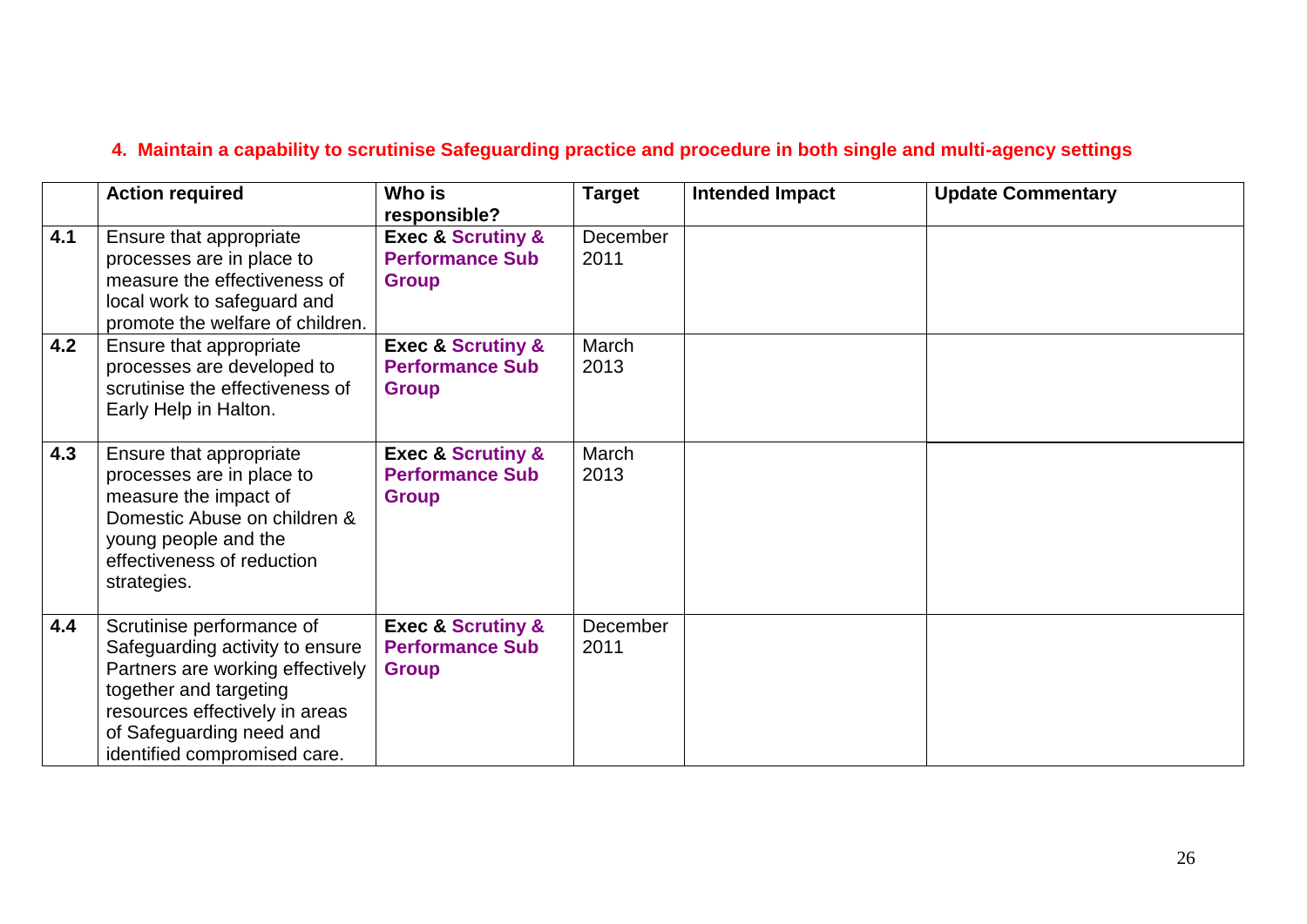| 4.5 | Provide scrutiny of the<br>implementation of Single and<br>Multi-Agency Action Plans arising<br>out of Serious Case Reviews and<br>Multi-Agency Practice & Learning<br>Reviews undertaken by Halton<br>Safeguarding Children Board. | <b>Exec &amp; Scrutiny &amp;</b><br><b>Performance Sub</b><br><b>Group</b> | December<br>2011 |  |
|-----|-------------------------------------------------------------------------------------------------------------------------------------------------------------------------------------------------------------------------------------|----------------------------------------------------------------------------|------------------|--|
|     |                                                                                                                                                                                                                                     |                                                                            |                  |  |
| 4.6 | Work with the Pan-Cheshire<br>LSCBs to develop a regional<br>CDOP that will review the deaths<br>of all children and young people<br>under 18 who normally reside in<br>the area.                                                   | <b>CDOP</b>                                                                | <b>June 2012</b> |  |
| 4.7 | Conduct in-depth and meaningful<br>reviews of cases which meet the<br>criteria for Serious Case and<br>Multi-Agency Practice & Learning<br>Reviews as laid out in Chapter 8<br>of 'Working Together to<br>Safeguard Children'.      | <b>Executive</b>                                                           | December<br>2011 |  |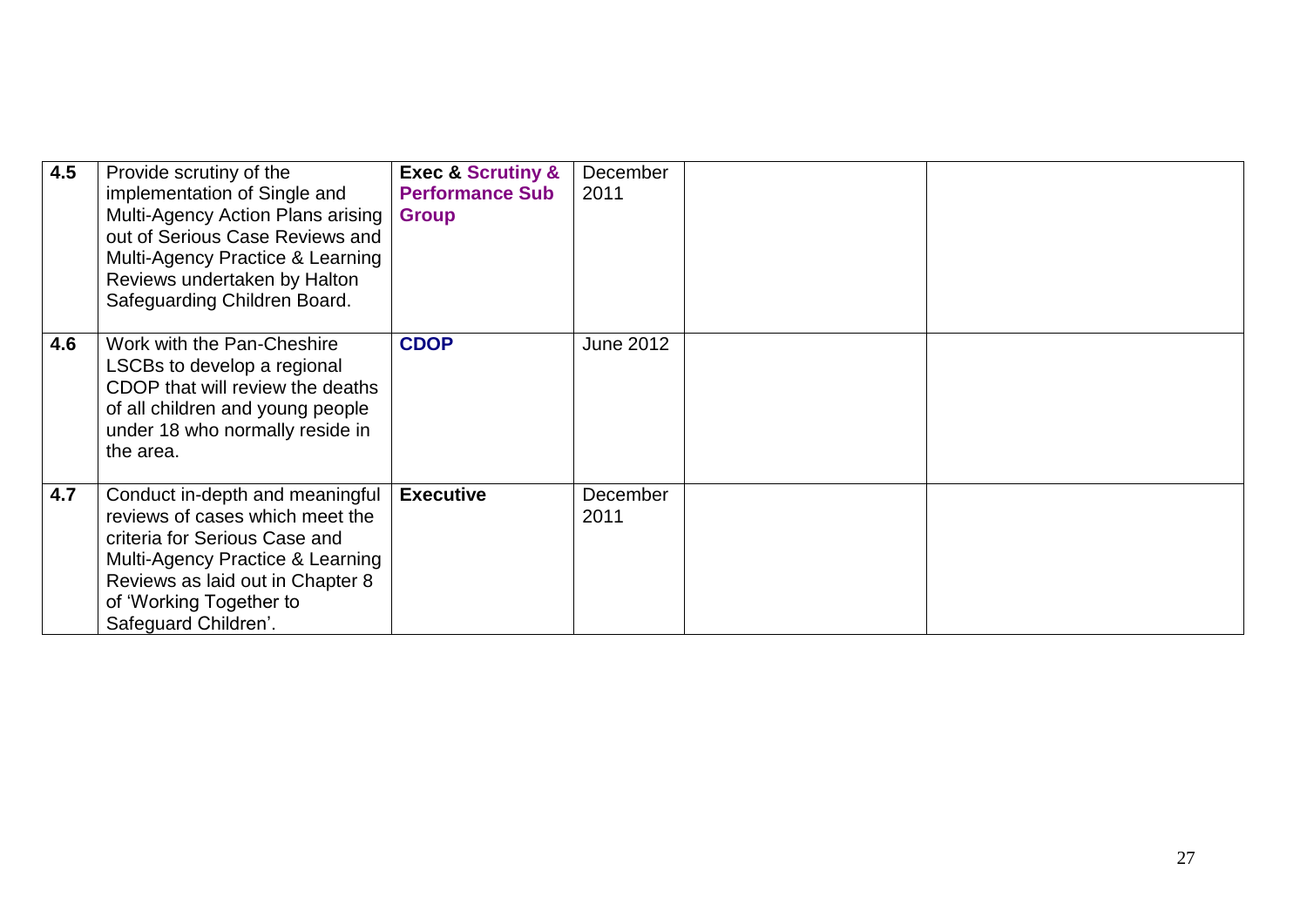### **5 Engage with Children and Young People, their families and communities in developing and promulgating the Safeguarding agenda**

|     | <b>Action required</b>                                                                                                                                                                                                                            | Who is<br>responsible?                   | <b>Target</b>    | <b>Intended Impact</b> | <b>Update Commentary</b> |
|-----|---------------------------------------------------------------------------------------------------------------------------------------------------------------------------------------------------------------------------------------------------|------------------------------------------|------------------|------------------------|--------------------------|
| 5.1 | Develop the Young People's<br>Participation Group jointly with<br>the Children's Trust to ensure<br>the meaningful and effective<br>participation of children and<br>young people in Halton with<br><b>Halton Safeguarding Children</b><br>Board. | <b>Board &amp; Executive</b>             | <b>June 2012</b> |                        |                          |
| 5.2 | Ensure that the Lay Members<br>are providing effective challenge<br>and scrutiny to the work of the<br>Board on behalf of the<br>community across Halton.                                                                                         | <b>Board &amp; Executive</b>             | March<br>2012    |                        |                          |
| 5.3 | To ensure that all target groups<br>are engaged and informed of the<br>role and work of Halton<br>Safeguarding Children Board<br>through an effective<br><b>Communication Strategy</b>                                                            | <b>Communication</b><br><b>Sub Group</b> | March<br>2012    |                        |                          |
| 5.4 | Provide guidance and<br>information in a suitable format<br>to inform target audiences of<br>Safeguarding related activity in<br>Halton.                                                                                                          | <b>Communication</b><br><b>Sub Group</b> | March<br>2012    |                        |                          |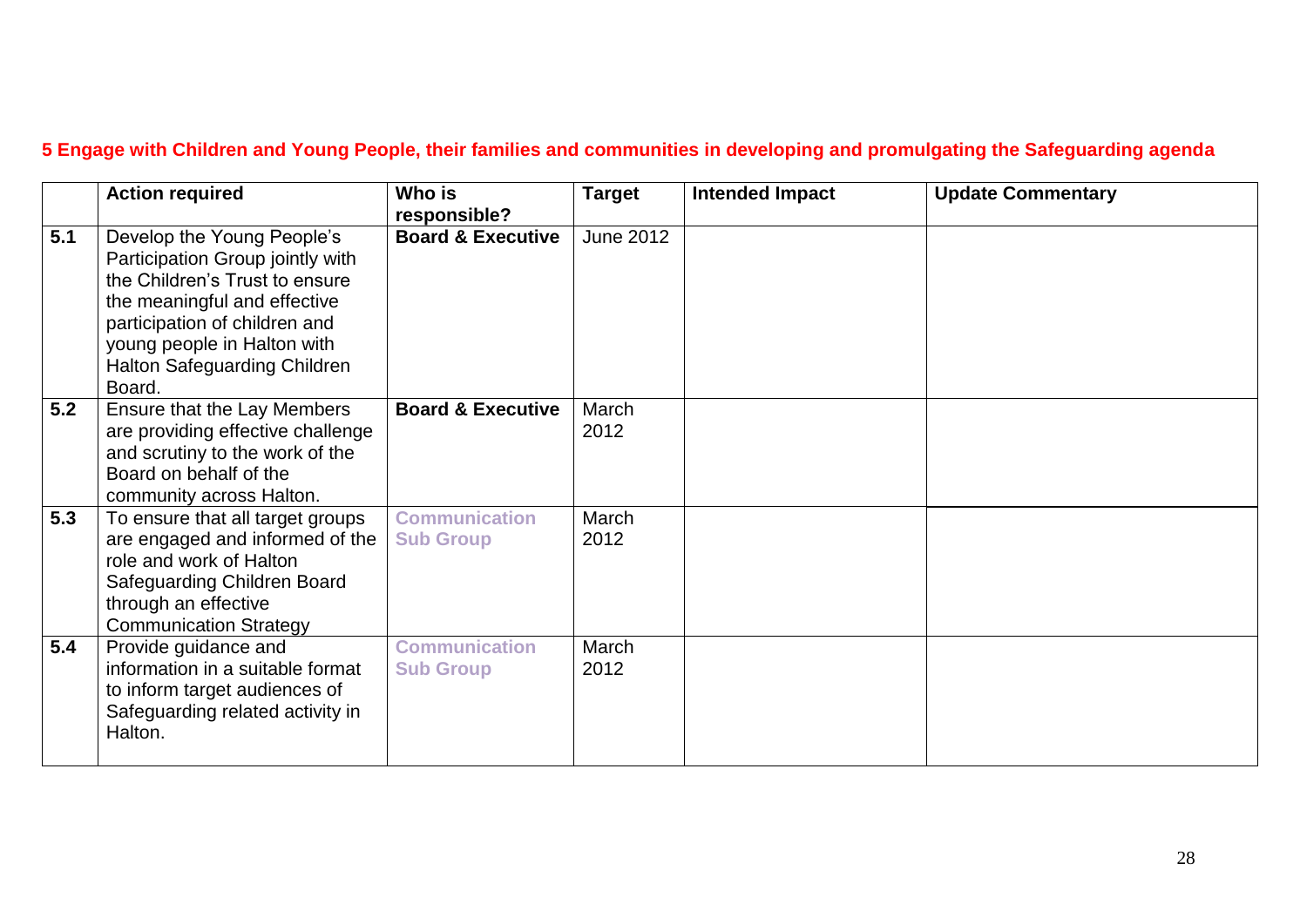| 5.5 | To have a presence at key<br>events and activities to promote<br>the work of Halton Safeguarding<br>Children Board and the<br>Safeguarding Agenda. | <b>Board, Executive &amp;</b><br><b>Sub Group</b><br><b>Members</b> | December<br>2011 |  |
|-----|----------------------------------------------------------------------------------------------------------------------------------------------------|---------------------------------------------------------------------|------------------|--|
| 5.6 | To promote key Safeguarding<br>themes through the organisation<br>of workshops/events and<br>engaging in local and national<br>campaigns.          | <b>Board, Executive &amp;</b><br><b>Sub Group</b><br><b>Members</b> | December<br>2011 |  |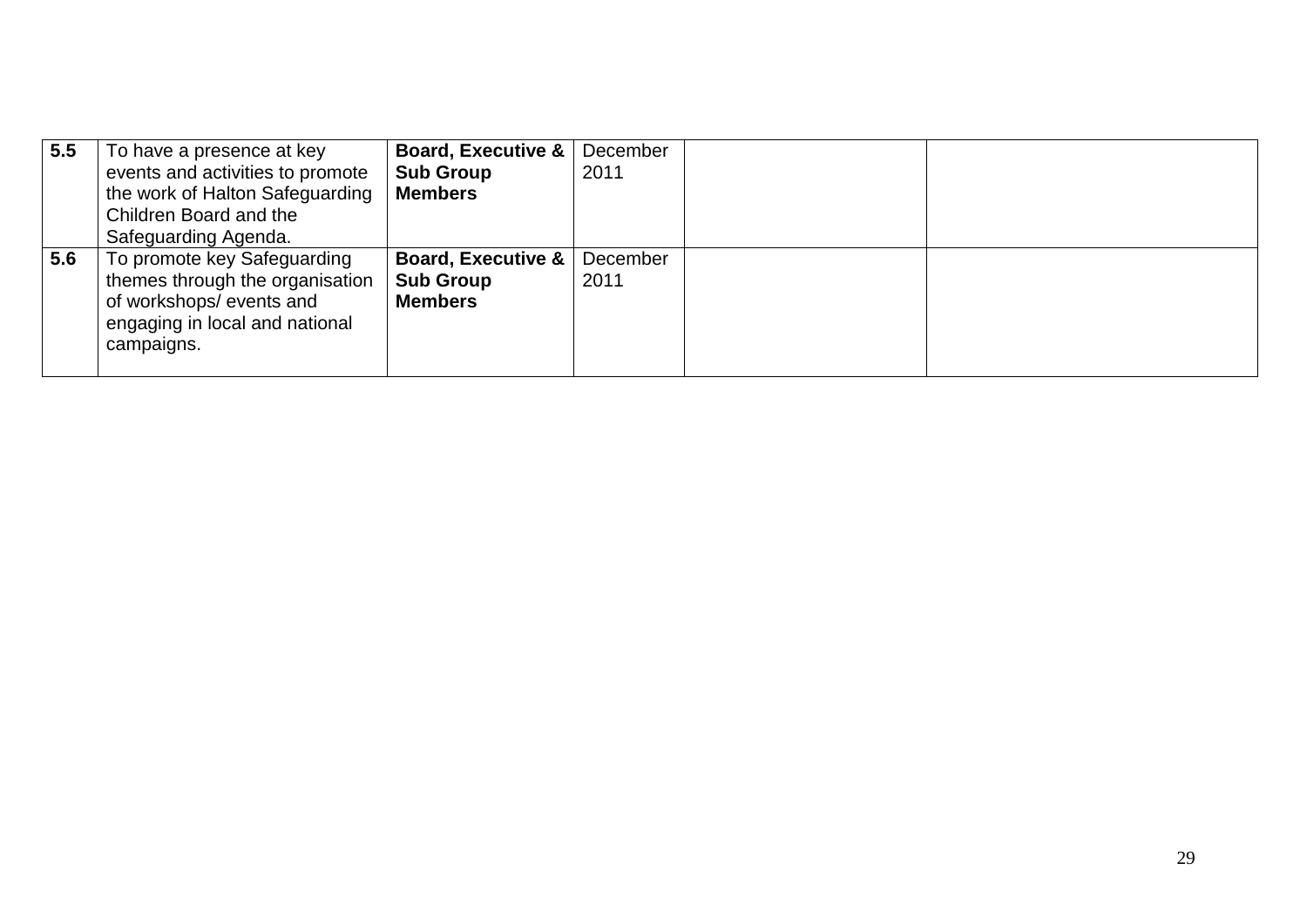# **Appendix i** HSCB Membership 2010-11:

| <b>Audrey Williamson</b><br>(Chair) | - Operational Director, Health & Community Directorate, HBC                                   |
|-------------------------------------|-----------------------------------------------------------------------------------------------|
| <b>Mike Andrews</b>                 | - Community Safety Manager, HBC                                                               |
| Mark Bradley                        | - Detective Inspector, Cheshire Constabulary                                                  |
| Michelle Bradshaw                   | - Assistant Director, Community Health Services, Halton<br>& St Helens PCT                    |
| <b>Vicky Buchanan</b>               | - Divisional Manager, Children in Need Services -<br>Children & Young People Directorate, HBC |
| <b>Gill Core</b>                    | - Director of Nursing, St Helens & Knowsley PCT                                               |
| <b>Steve Eastwood</b>               | - Coordinator, Halton Drug & Alcohol Action Team                                              |
| Dympna Edwards                      | - Deputy Director of Public Health, Halton & St Helens PCT                                    |
| <b>Gordon Ellis</b>                 | - Magistrate Rep                                                                              |
| <b>Ruth Gill</b>                    | - HSCB Legal Adviser - Solicitor, HBC Legal Services                                          |
| <b>Tracey Holyhead</b>              | - HSCB Manager                                                                                |
| Yvonne Jama                         | - Children's Services Manager, NSPCC                                                          |
| <b>Gareth Jones</b>                 | - Head of Service, Halton & Warrington YOT                                                    |
| Andrew Keeley                       | - Head Teacher, St Chad's School - Secondary Head Teachers'                                   |
|                                     | Representative                                                                                |
| John Kelly                          | - Executive Director, 5 Boroughs Partnership                                                  |
|                                     | - Superintendent, Northern Area, Cheshire Constabulary                                        |
| Jane Lunt                           | - Operational Director, Child & Family Health, Halton                                         |
|                                     | & St Helens PCT                                                                               |
| <b>Niall McDonnell</b>              | - Liverpool Housing Trust                                                                     |
| <b>Gerald Meehan</b>                | - Strategic Director, Children & Young People Directorate, HBC                                |
| David Melia                         | - Director of Nursing & Governance, Warrington Hospital                                       |
| Eileen Meredith                     | - Service Manager, CAFCASS                                                                    |
| Nigel Moorhouse                     | - Operational Director, Children & Young People Directorate,<br><b>HBC</b>                    |
| Steve Nyakatawa                     | Operational Director, Learning & Achievement, HBC                                             |
| <b>Giles Orton</b>                  | - Detective Chief Inspector, Strategic Public Protection<br>Unit, Cheshire Police             |
| <b>Vicky Pierce</b>                 | - Head Teacher, Fairfield Infant School - Primary Head<br>Teachers' Representative            |
| <b>Peter Richmond</b>               | - Divisional Manager, Information and Communication, HBC                                      |
| Lindsay Smith                       | - Divisional Manager, Adult Mental Health, HBC                                                |
| <b>Andy Southcott</b>               | - Superintendent                                                                              |
| Diane Sproson                       | - Area Manager, Connexions                                                                    |
| Paula St Aubyn                      | - Divisional Manager, Quality, Safeguarding & Review - Children                               |
|                                     | & Young People Directorate, HBC                                                               |
| <b>Frances Stewart</b>              | - Voluntary Sector Representative                                                             |
| Kim Thornden                        | - Assistant Chief Officer, Cheshire Probation                                                 |
| <b>Charlie Whelan</b>               | - Designated Nurse for Child Protection, Halton & St Helens PCT                               |
| <b>John Swain</b>                   | - Lead Member Children & Families - Participant Observer                                      |
| Laura Brown                         | - HSCB Administrator                                                                          |
|                                     |                                                                                               |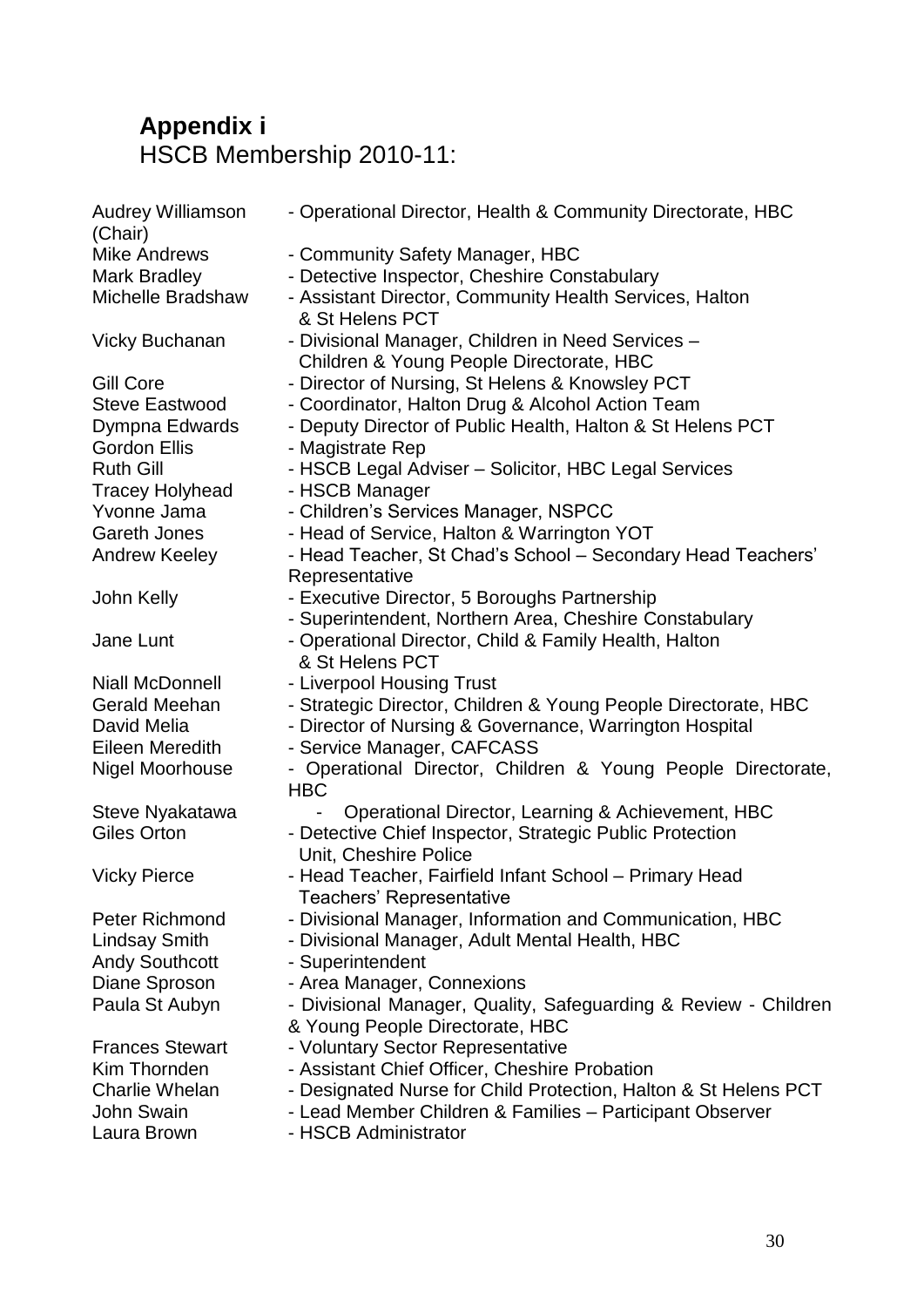#### **Executive Board**

| - Operational Director, Child & Family Health, Halton<br>& St Helens PCT                                                                                |  |  |  |  |  |
|---------------------------------------------------------------------------------------------------------------------------------------------------------|--|--|--|--|--|
| - Operational Director, Children & Young People Directorate,                                                                                            |  |  |  |  |  |
| <b>HBC</b>                                                                                                                                              |  |  |  |  |  |
| Assistant Director, Children & Families, Halton & St<br>$\overline{\phantom{0}}$<br><b>Helens PCT</b>                                                   |  |  |  |  |  |
| - Divisional Manager, Children in Need Services -<br>Children & Young People Directorate, HBC                                                           |  |  |  |  |  |
| Divisional Manager, Integrated Youth Support, HBC<br>Lead Nurse, Directorate Manager, Paediatrics, St<br>Helens & Knowsley Teaching Hospitals NHS Trust |  |  |  |  |  |
| - Deputy Director of Public Health, Halton & St<br><b>Helens PCT</b>                                                                                    |  |  |  |  |  |
| - Service Manager, ARCH Initiatives, Voluntary Sector Rep<br>- HSCB Manager                                                                             |  |  |  |  |  |
| - Director of Nursing & Governance, Warrington Hospitals                                                                                                |  |  |  |  |  |
| - Divisional Manager, Information & Communications, HBC                                                                                                 |  |  |  |  |  |
| - Superintendent, Cheshire Constabulary                                                                                                                 |  |  |  |  |  |
| - Divisional Manager, Quality, Safeguarding &<br>Review- Children & Young People Directorate, HBC                                                       |  |  |  |  |  |
| Lead for Vulnerable Groups, HBC                                                                                                                         |  |  |  |  |  |
|                                                                                                                                                         |  |  |  |  |  |

### **Policy & Procedures Sub-group**

| Vicky<br>(Chair)                       | <b>Buchanan</b> | - Divisional Manager, Children in Need Services -<br>Children & Young People Directorate, HBC |  |  |  |  |  |
|----------------------------------------|-----------------|-----------------------------------------------------------------------------------------------|--|--|--|--|--|
| <b>Mandy Bailey</b>                    |                 | - Acting Service Manager, 5 Boroughs Partnership                                              |  |  |  |  |  |
| Jill Evans                             |                 | - Principal Manager, CIN Team Widnes, Children & Young                                        |  |  |  |  |  |
|                                        |                 | People Directorate, HBC                                                                       |  |  |  |  |  |
| Carol Hill                             |                 | - Lead Independent Conference & Review Manager,<br><b>HBC</b>                                 |  |  |  |  |  |
| Tracey Holyhead                        |                 | - HSCB Manager                                                                                |  |  |  |  |  |
| Rosie Lyden                            |                 | - HSCB Safeguarding Training & Development Officer                                            |  |  |  |  |  |
| Mark Tasker                            |                 | - DI, Strategic Public Protection Unit, Cheshire Police                                       |  |  |  |  |  |
| Charlie Whelan                         |                 | - Designated Nurse for Child Protection, Halton & St<br><b>Helens PCT</b>                     |  |  |  |  |  |
| <b>Sharon Williams</b><br>Nicola Young |                 | Lead for Vulnerable Groups, HBC<br>$\sim$<br>Principal Manager, IWST, HBC<br>$\bullet$ .      |  |  |  |  |  |
|                                        |                 |                                                                                               |  |  |  |  |  |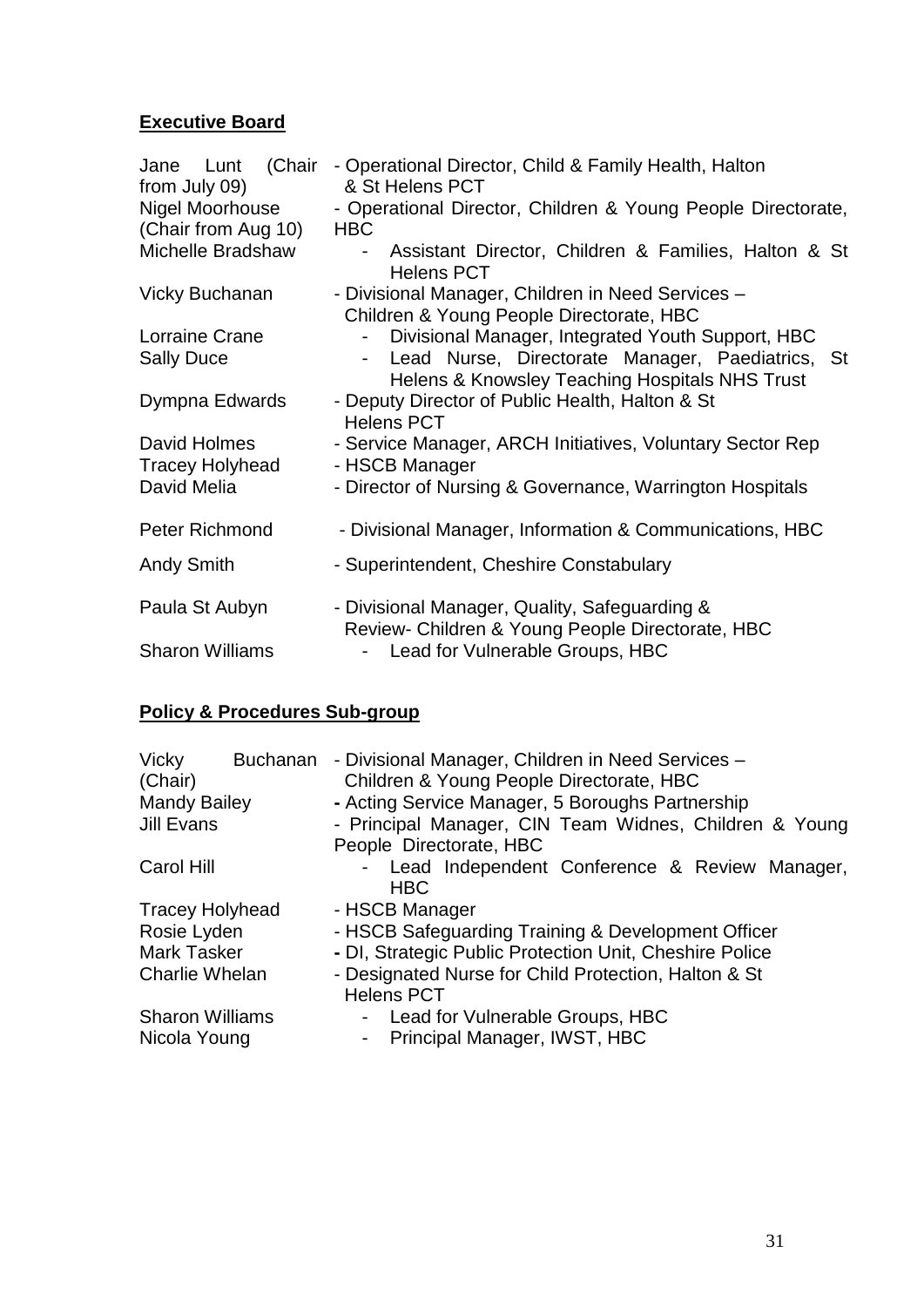### **Child Death Overview and Near Miss Panel**

| Dympna Edwards<br>(Chair) | - Deputy Director of Public Health, Halton & St<br><b>Helens PCT</b> |  |  |  |  |  |
|---------------------------|----------------------------------------------------------------------|--|--|--|--|--|
| Suprio                    | - Designated Doctor, Halton & St Helens PCT                          |  |  |  |  |  |
| Bhattacharyya             |                                                                      |  |  |  |  |  |
| Corina                    | Casey- Head of Midwifery Services, Halton & ST Helens PCT            |  |  |  |  |  |
| Hardman                   |                                                                      |  |  |  |  |  |
| <b>Carol Hill</b>         | - Independent Conference and Review Manager-Children                 |  |  |  |  |  |
| <b>Tracey Holyhead</b>    | & Young People Directorate, HBC<br>- HSCB Manager                    |  |  |  |  |  |
| Linda Kellie              | - Acting Assistant Director of Operations, 5 Boroughs                |  |  |  |  |  |
|                           | Partnership                                                          |  |  |  |  |  |
| Nigel Moorhouse           | - Operational Director, Specialist Services - Children               |  |  |  |  |  |
|                           | & Young People Directorate, HBC                                      |  |  |  |  |  |
| <b>Andy Smith</b>         | - Superintendent, Cheshire Police                                    |  |  |  |  |  |
| <b>Sharon Williams</b>    | Lead for Vulnerable Groups, HBC<br>$\sim$                            |  |  |  |  |  |

# **Scrutiny & Performance Sub-group**

| <b>Nigel Moorhouse</b><br>(Chair to Sept 10)<br>Ann Towey<br><b>Mark Bradley</b><br>(Chair from Sept 10) | - Operational Director, Children in Need Services -<br>Children & Young People Directorate, HBC<br>- HSCB Manager<br>- DI, Cheshire Police |
|----------------------------------------------------------------------------------------------------------|--------------------------------------------------------------------------------------------------------------------------------------------|
| Sarah Ashcroft                                                                                           | - Domestic Abuse & Sexual Violence Coordinator, HBC                                                                                        |
| <b>Pauline Burke</b>                                                                                     | - Manager, YOT                                                                                                                             |
| <b>Tom Cheadle</b>                                                                                       | - Cafcass                                                                                                                                  |
| <b>Tania Few</b>                                                                                         | - Named Nurse, Safeguarding, 5 Boroughs Partnership                                                                                        |
| <b>Tracey Holyhead</b>                                                                                   | - HSCB Manager                                                                                                                             |
| Catherine Johnson                                                                                        | - Principal Performance & Improvement Manager, HBC                                                                                         |
| <b>Clare Myring</b>                                                                                      | - Children & Families Commissioner, HBC                                                                                                    |
| Paula St Aubyn                                                                                           | - Divisional Manager, Quality, Safeguarding &                                                                                              |
|                                                                                                          | Review- Children & Young People Directorate, HBC                                                                                           |
| <b>Sharon Williams</b>                                                                                   | Lead for Vulnerable Groups, HBC<br>$\sigma_{\rm{eff}}$                                                                                     |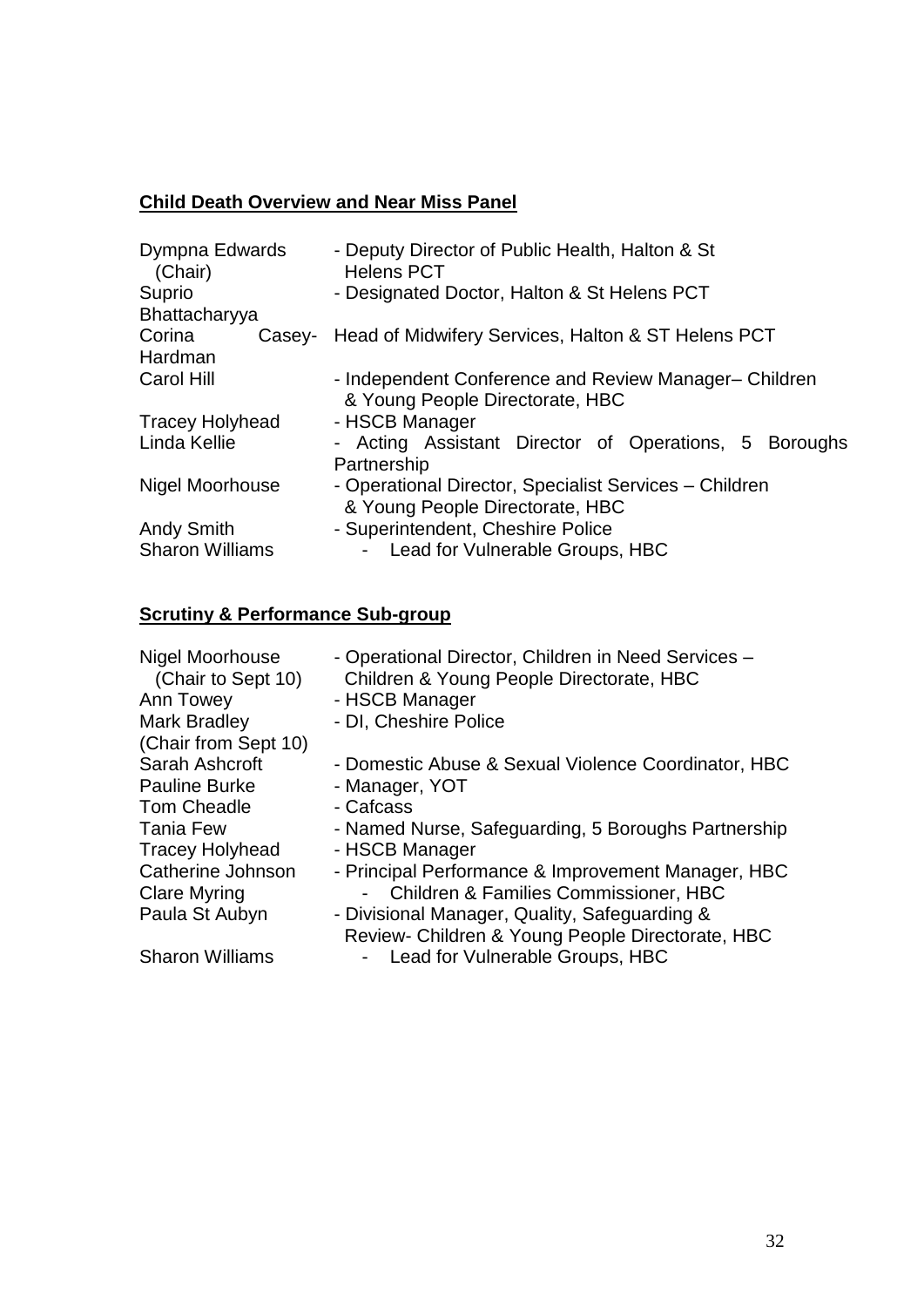### **Training Sub-group**

| Tracey Holyhead - HSCB Manager |                                                                                              |
|--------------------------------|----------------------------------------------------------------------------------------------|
| (Interim Chair)                |                                                                                              |
| <b>Clare Dawes</b>             | - Head Teacher, W Primary School                                                             |
| Karen Dobson                   | - Acting Named Nurse for Child Protection, 5 Boroughs                                        |
|                                | Partnership                                                                                  |
| <b>Marie Fairbrother</b>       | - Named Nurse, Child Protection, Halton & St Helens PCT                                      |
| <b>Brian Hilton</b>            | - Learning & Development Manager, HBC                                                        |
| <b>Brian Hulley</b>            | - Area Training Manager, Cheshire Police                                                     |
| <b>Christine Johnson</b>       | - Safeguarding in Education Development Officer, Children &<br>Young People Directorate, HBC |
| Rosie Lyden                    | - HSCB Safeguarding Training & Development Officer                                           |
| Chris McMahon                  | - Manager, ARCH Initiatives                                                                  |
| <b>Martyn Platts</b>           | - PR & Communications, HBC                                                                   |
| <b>Wendy Price</b>             | - Early Years - Children & Young People<br>Directorate, HBC                                  |
| Lynn Rimmer                    | - Connexions                                                                                 |
|                                |                                                                                              |

# **Safer Recruitment Sub-group**

| St<br>Paula<br>Aubyn<br>(Chair)<br>Dee Denton                                                                                       | - Divisional Manager, Quality, Safeguarding &<br>Review - Children & Young People Directorate, HBC<br>- Head Teacher, Lunt's Heath Primary School                                                                                                                                      |
|-------------------------------------------------------------------------------------------------------------------------------------|----------------------------------------------------------------------------------------------------------------------------------------------------------------------------------------------------------------------------------------------------------------------------------------|
| Laura Clare                                                                                                                         | - HR Advisor, St Helens & Knowsley Teaching Hosps - NHS<br>Trust                                                                                                                                                                                                                       |
| <b>Tracey Holyhead</b>                                                                                                              | - HSCB Manager                                                                                                                                                                                                                                                                         |
| Julie Hunt                                                                                                                          | - Adult Protection Coordinator, Health & Community - HBC                                                                                                                                                                                                                               |
| Christine Johnson<br>Julie McCollom<br>Angela McNamara<br>Joanne Meneice<br>Amanda O'Brien<br><b>Tania Strong</b><br>Louise Tierney | - Safeguarding in Education Development Officer, HBC<br>- Employee Services, HBC<br>- DM, Commissioning, HBC<br>- Warrington & Halton Hospitals<br>- HSCB Safeguarding Development Officer<br>- Manager, HR, Halton & St Helens PCT<br>- Continuum Care, Children's Provider Forum Rep |
| Charlie Whelan                                                                                                                      | - Designated Nurse for Child Protection, Halton & St Helens<br>PCT                                                                                                                                                                                                                     |